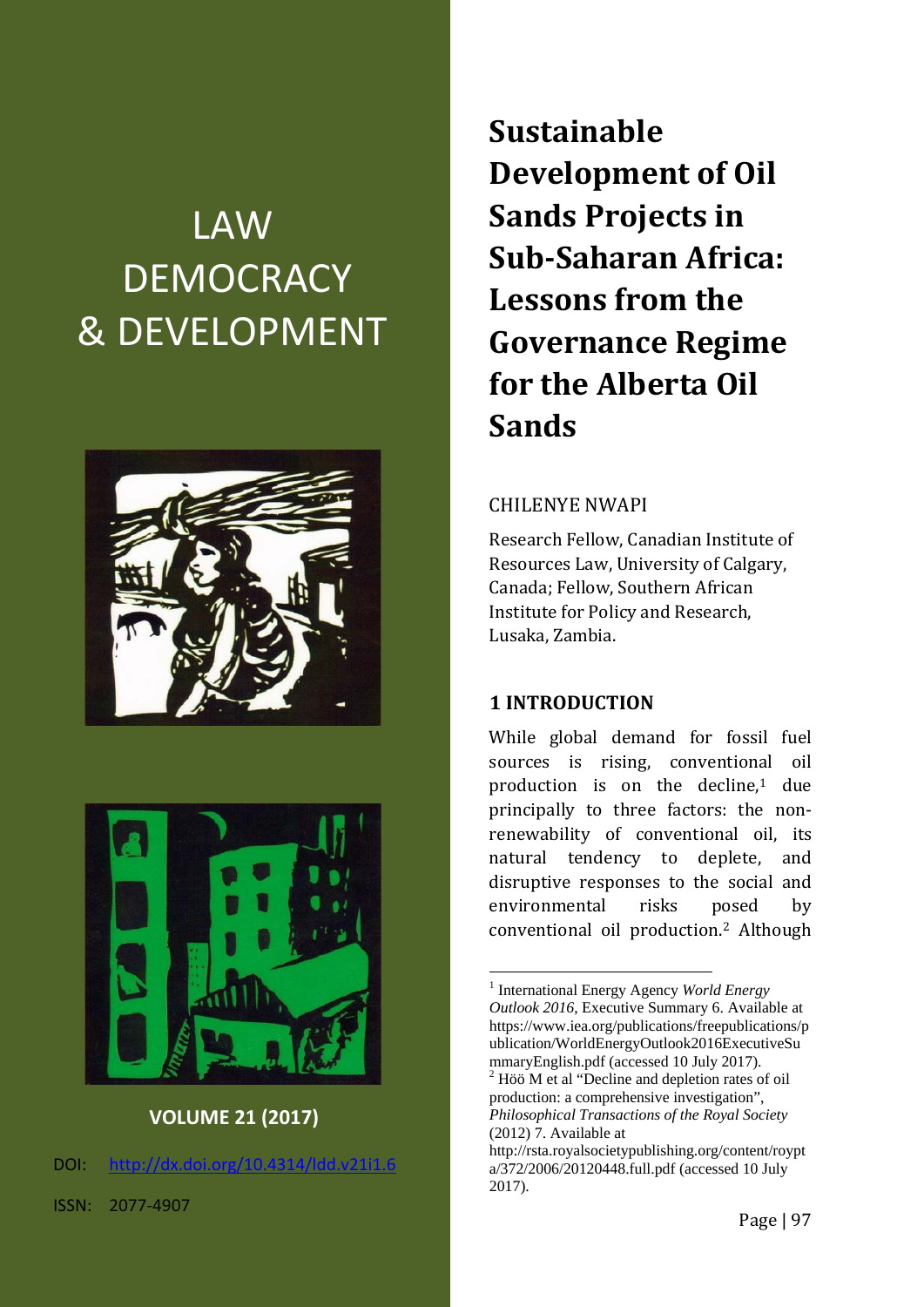some new conventional oil finds have recently been made in a number of countries, such as, Tanzania, Egypt and Senegal, international oil companies are intensely competing for access to unconventional oil sources, such as, oil (or tar) sands and shale oil, despite the technical diffi[c](#page-1-0)ulties of exploiting them and the extremely higher environmental risks they carry.3 Before the 2014 drop in oil prices, oil sands were "the most commercially" viable unconventional oil resource.[4](#page-1-1) They are found in commercial deposits in limited parts of the [w](#page-1-2)orld, with Canada and Venezuela accounting for a great share of total global deposits.5 The deposits are present in a number of Sub-Saharan African countries as well, particularly Angola, Madagascar, Nigeria and Republic of Congo, all of which are in the early development planning stages of the exploitation of the r[es](#page-1-4)ources<sup> $6$ </sup> although reports suggest that development has advanced the most in Madagascar.7 While the drop in oil prices has led to a number of investment divestments in Alberta, Canada (mainly by foreign companies), the prices are rising gradually and, moreover, even minor profits could mean much for most African countries given their poverty levels. Also, with sustained technological advances, production costs as well as environmental risks might plummet, resultin[g](#page-1-5) in renewed investment interest in the oil sands and higher profits for African countries.8

Due to the notorious "resource curse" history of oil in Sub-Saharan Africa, concerns have already rent the air regarding the potential human and environmental risks exploitation of the resources poses to local communities in the region.[9](#page-1-6) In Alberta, Canada, where oil sands development has been taking place energetically for decades until the investment pull-back following the 2014 price downturn, such investments have also been intensely criticized for their socio-environmental impacts, particularly due to the greenhouse gas (GHG) emissions from oil sands production estimated to be several times higher than those from conventional oil production.[10](#page-1-7) When coupled with issues of weak governance prevalent in Sub-Saharan Africa, oil sands development in the region raises even more concerns. This has led to calls for a freeze on oil sands development in Sub-Saharan Africa until its potential socio-environmental risks have

1

<span id="page-1-0"></span><sup>&</sup>lt;sup>3</sup> Wykes S "Locking up the future: Unconventional oil in Africa" (December 2011) 4. Available at https://foeeurope.org/sites/default/files/publications/foee\_locking\_up\_the\_future\_hbs\_1111.pdf (accessed 10 July 2017).

<span id="page-1-1"></span> $4$  Wykes (2011) 4.

<span id="page-1-2"></span><sup>5</sup> Meyer RF, Attanasi ED & Freeman PA "Heavy oil and natural bitumen resources in geological basins of the world", USGS Open File-Report 2007–1084 2. Available at https://pubs.usgs.gov/of/2007/1084/OF2007- 1084v1.pdf (accessed 10 July 2017). 6 Wykes (2011) 5.

<span id="page-1-4"></span><span id="page-1-3"></span><sup>&</sup>lt;sup>7</sup> Heinrich Böll Foundation & Friends of the Earth Europe "Marginal oil: ahat is driving oil companies dirtier and deeper?" (2012) 7. Available at http://www.mtvsz.hu/dynamic/marginal\_oil\_2011.pdf (accessed 10 July 2017).

<span id="page-1-5"></span><sup>8</sup> Nwapi C & Nliam O "EIA legislation and sustainable development of oil sands projects in Madagascar: a critical assessment" (2017) 35(4) Journal of Energy and Natural Resources Law 2.

<span id="page-1-6"></span><sup>&</sup>lt;sup>9</sup> See, eg, Heinrich Böll Foundation, "Energy futures: ENI's investments in tar sands and palm oil in the Congo Basin" (2009) 3. Available at https://www.boell.de/sites/default/files/091109\_Energy\_Futures\_Congo\_Oil.pdf (accessed 10 July 2017).

<span id="page-1-7"></span><sup>&</sup>lt;sup>10</sup> See Nwapi C "A review of environmental enforcement culture in Alberta in relation to the oil sands", CIRL Occasional Paper #40, March 2013, 1. Available at

http://dspace.ucalgary.ca/bitstream/1880/49462/1/EnforcementOP40w.pdf (accessed 12 July 2017).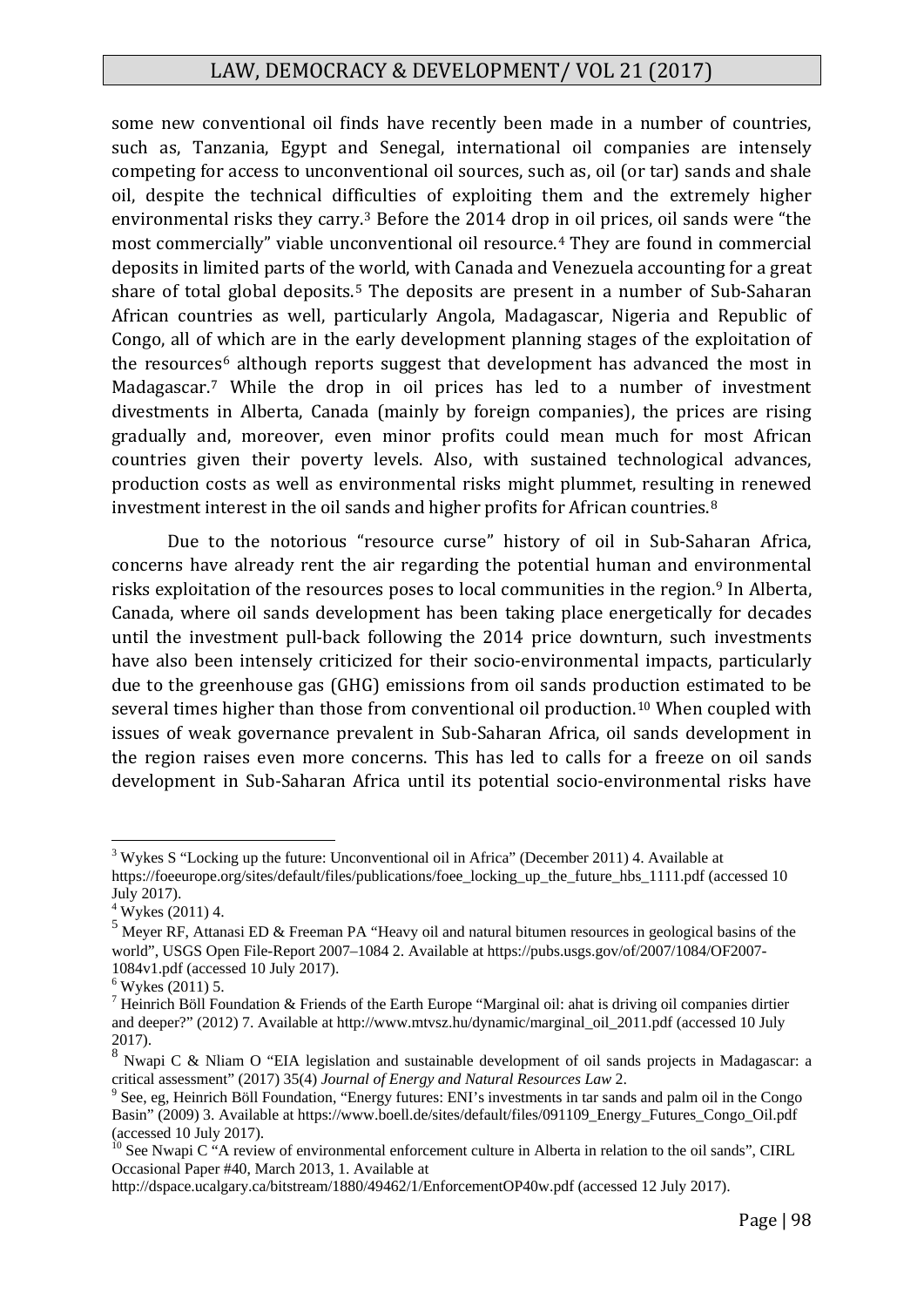been fully assessed.<sup>[11](#page-2-0)</sup> Given Alberta's decades-old experience with oil sands development, it would be proper for Sub-Saharan African countries to consider what lessons they can learn from Alberta to promote the sustainable development of the resource and reduce its negative socio-environmental impacts. This article seeks to identify key features of the oil sands governance regime in Alberta that can be taken as lessons for Sub-Saharan Africa.

By "governance" is meant "the systems of authoritative norms, rules, institutions, and practices by means of which any collectivity … manages its common affairs".[12](#page-2-1) Governance is thus different from government although the government also participates in governance and in fact co-ordinates the system of governance – the relationships among the different societal actors. Writing recently about oil and gas development in Alberta, Wanvik notes the existence of "governance innovations" constructed around three interconnected developments: governance as: a multistakeholder approach, a "pragmatic" and "consensus-seeking" approach, and a "parallel emergence of corporate social responsibility as stakeholder management".[13](#page-2-2) The takeaway from his analyses is that governance in the oil and gas sector in Alberta has evolved towards the creation of instruments to manage the complex relationships among the multiple stakeholders in the industry. At the most basic level, those stakeholders are the government, industry and Aboriginal people (or the public). Wanvik identifies three governance instruments adopted in Alberta: duty to consult Aboriginal peoples, environmental impact assessments (EIAs) and impact benefit agreements (IBAs).

Wanvik's approach is useful but too narrow for the purposes of this article. While I recognize the existence of the "governance innovations" he highlights, my approach will focus on the broader features of the governance instruments rather than only on how those instruments promote communication and deliberation among stakeholders, which, however, will also be apparent in my analysis of the instruments. Also, I will consider an additional governance feature of oil sands development in Alberta without which sustainable development of the oil sands would remain a mere wishful expression – environmental enforcement. My principal argument is that these four governance features of oil sands development in Alberta (ie, EIAs, duty to consult, IBAs, and environmental enforcement) contain lessons that Sub-Saharan African governments can adapt to their own local circumstances for the sustainable development of oil sands projects in their respective countries.

The balance of this article is divided as follows. Section 2 examines legal transplant theory to ascertain the transplantability of Alberta's governance regime for oil sands development into Sub-Saharan Africa. Section 3 sets forth the governance

<span id="page-2-0"></span> $11$  Heinrich Böll Foundation (2009) 4. Similar calls have since been issued in Alberta. See Magill B "Scientists call for halt to Canada's oil sands growth" Scientific American (10 June 2015). Available at

https://www.scientificamerican.com/article/scientists-call-for-halt-to-canada-s-oil-sands-growth/ (accessed 12 July 2017).

<span id="page-2-1"></span><sup>&</sup>lt;sup>12</sup> Ruggie J "Global governance and 'new governance theory': lessons from business and human rights" (2014) 20*Global Governance* 5.<br><sup>13</sup> Wanvik TI "Governance transformed into corporate social responsibility (CSR): new governance innovations

<span id="page-2-2"></span>in the Canadian oil sands" (2016) 3 *EIS* 521.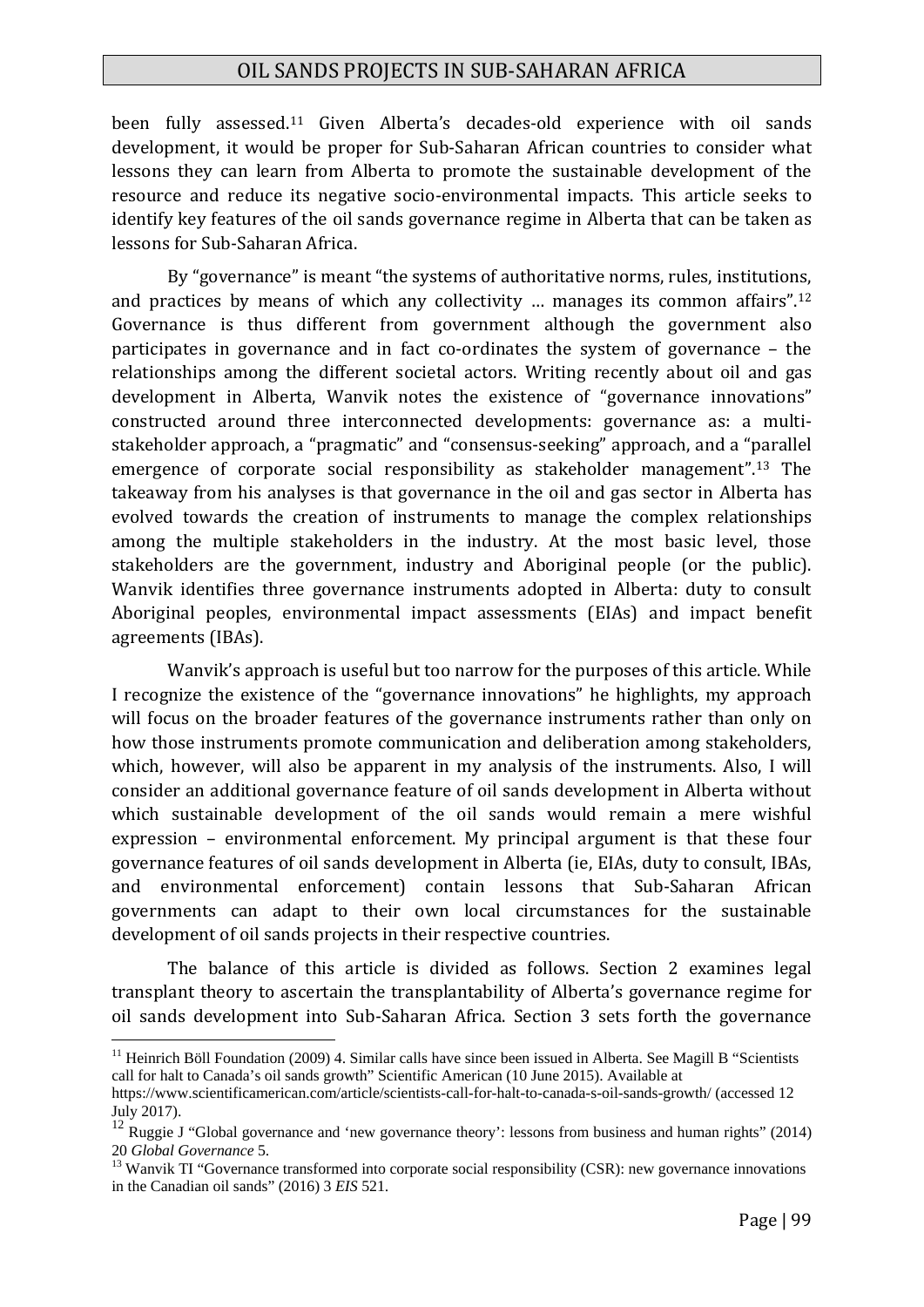architecture for oil sands development in Alberta as established under the Canadian Constitution, with a view to identifying the various levels of governance relevant to oil sands development in Alberta and the extent of authority the Alberta government has to formulate strategies to promote sustainable development of the oil sands. Section 4 then explains Alberta's sustainable development strategy for the oil sands. Section 5 analyses the four governance features of oil sands development in Alberta identified above, while Section 6 examines the transplantability of Alberta's governance regime in Sub-Saharan Africa. Section 7 concludes the discussion. The principal thesis of this article is twofold: (1) Alberta's governance regime for oil sands development holds vast lessons for Sub-Saharan African countries with oil sands deposits; and (2) while there are significant socio-economic and political differences between Alberta and Sub-Saharan African countries, a successful legal transplant of the Alberta governance regime to Sub-Saharan Africa is very possible.

# **2 LEGAL TRANSPLANT THEORY**

According to the *Oxford English Dictionary*, "to transplant" means to "remove and displace", to "transport to another country or place of residence". From a legal perspective, the transplant occurs across legal jurisdictions. As defined by Watson, legal transplant is "the moving of a rule ... from one country to another, or from one people to another".[14](#page-3-0) Watson believes that this is "socially easy"[15](#page-3-1) because there is no meaningful connection between rules and "historical factors and habits of thought".[16](#page-3-2) Since Watson's pioneering work, different views on legal transplant have emerged in the discourse, some scholars, such as Legrand, denying the possibility of legal transplant altogether,[17](#page-3-3) while others offer different views of it. Ewald, for instance, divides Watson's theory into "strong Watson" and "weak Watson", strong Watson being who[lly](#page-3-4) unconnected with society while weak Watson retains some cultural connection. <sup>18</sup> Drawing on observations from Montesquieu, Kahn-Freund argues that using foreign law as a model for local law "becomes an abuse only if it is informed by a legalistic spirit which ignores this context of the law".<sup>[19](#page-3-5)</sup> For him, it is expedient to consider "how far" the legal rule to be imported "owes its existence or its continued existence to a distribution of power" in its home jurisdiction which the importing jurisdiction does not share.[20](#page-3-6) Legrand, however, believes that for a legal transplant to be successful, the transplanted rule must function in exactly the same way in the importing jurisdiction as in the exporting jurisdiction; since this is not possible due to cultural and legal infrastructural differences, legal transplant is impossible.[21](#page-3-7)

<span id="page-3-0"></span><sup>&</sup>lt;sup>14</sup> Watson A Legal transplants, 2 ed (Athens GA: University of Georgia Press 1993) 21.

<span id="page-3-3"></span>

<span id="page-3-2"></span><span id="page-3-1"></span><sup>&</sup>lt;sup>15</sup> Watson (1993) 95.<br><sup>16</sup> Watson (1993) 97.<br><sup>17</sup> Legrand P "The impossibility of 'legal transplants'" (1997) 4 *MJECL* 114.<br><sup>18</sup> Ewald W "Comparative iurisprudence (II): The logic of legal transplants" (1995) 43 *AJCL*

<span id="page-3-5"></span><span id="page-3-4"></span><sup>&</sup>lt;sup>19</sup> Kahn-Freund O "On uses and misuses of comparative law" (1974) 37 *MLR* 27.<br><sup>20</sup> Kahn-Freund (1974) 12.<br><sup>21</sup> Legrand (1997) 115–117.

<span id="page-3-6"></span>

<span id="page-3-7"></span>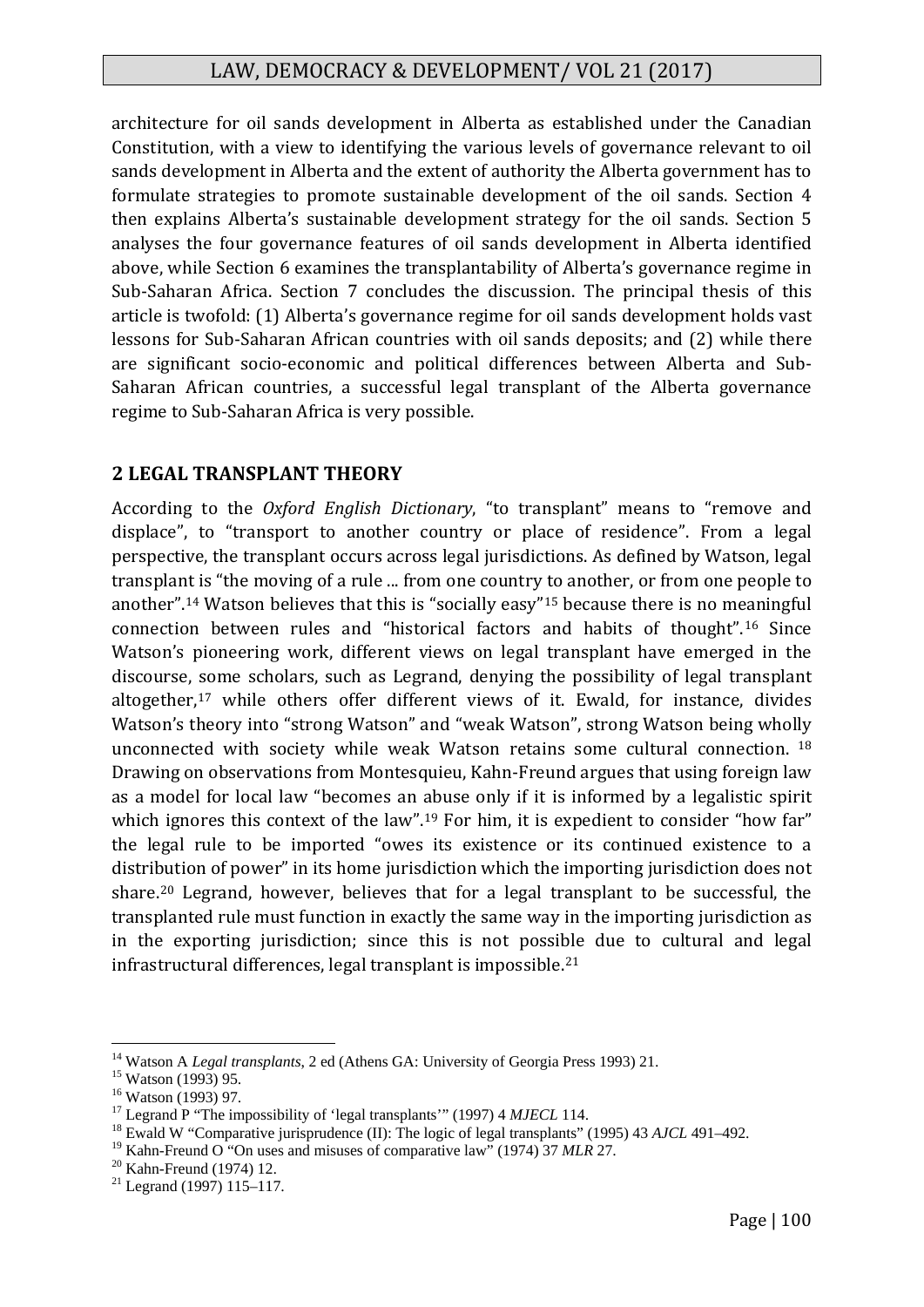Under Watson's theory, it is only a question of whether the transplanted rule "functions in a manner that is socially useful in the recipient country".<sup>[22](#page-4-0)</sup> His theory thus suggests that it is possible to transfer Alberta's governance regime for oil sands development to Sub-Saharan Africa regardless of any institutional, sociological, political and other differences that may exist between Alberta and Sub-Saharan Africa. On the other hand, Kahn-Freund's theory compels us to ask how far the Alberta governance regime for oil sands development owes its existence or continued existence to Alberta which Sub-Saharan Africa does not share. Apparently, while knowledge of the socio-political context in the foreign jurisdiction is unimportant to Watson, it is important to Kahn-Freund.

Today, the dominant view recognizes the occurrence – nay, prevalence – of legal transplants, but acknowledges that there is not a one-size-fits-all approach to legal transplants. Most modern views acknowledge that "the adopting legal system will likely interpret, apply, and enforce transplanted rules differently".[23](#page-4-1) It is a question of identifying the conditions for a successful transplant. Although scholars have considered the matter differently, the bottom line is that the more the two jurisdictions have in common the more successful a transplant is likely to be.<sup>[24](#page-4-2)</sup> Much depends, however, on "the intended purpose of the transplant" and how well the imported law is adapted to local conditions.[25](#page-4-3)

There are grounds to believe that a successful transplant of the governance regime for oil sands development in Alberta into Sub-Saharan Africa is possible. First, Alberta is by far the most experienced jurisdiction in the world in terms of oil sands development – in fact, it is the only jurisdiction with substantial oil sands experience – which makes it appropriate to say that its governance regime should at least be considered regardless of any differences that may exist between Alberta and Sub-Saharan Africa. Certainly, there are critical differences. Alberta is a province in a federation whereas each of the Sub-Saharan African jurisdictions with oil sands deposits is a country. Naturally, the institutional arrangements in Alberta would be influenced by the political arrangement of Canada as a federation. The regulatory and governance structures function within this political arrangement, which may not necessarily be shared by Sub-Saharan African countries. However, the environmental impacts of oil sands development are likely to be generally comparable across jurisdictions. Moreover, as Odumosu has argued in the context of the transferability of Alberta's gas flaring reduction framework to Nigeria, even if Alberta's regulatory and governance structures are not transferable to Sub-Saharan Africa, Sub-Saharan Africa can learn from the experience of Alberta, even if only learning of the types of problems that arise in oil sands development, the mechanisms that Alberta has utilized to tackle them, the reasons they are utilizing those mechanisms, and how those mechanisms are

<span id="page-4-0"></span> $22$  Bitas BC "Comparative theory, judges and legal transplants: a practical lesson from Singapore and its relevance to transnational convergence" (2014) 26 *SALJ* 53.<br><sup>23</sup> Morin J-F & Gold ER "An integrated model of legal transplantation: the diffusion of intellectual property law -

<span id="page-4-1"></span>

<span id="page-4-2"></span>in developing countries" (2014) 58 *ISQ* 782. <sup>24</sup> Odumosu IT "Transferring Alberta's gas flaring reduction regulatory framework to Nigeria: potentials and limitations" (2007) 44 *ALR* 872.<br><sup>25</sup> Odumosu (2007) 872.

<span id="page-4-3"></span>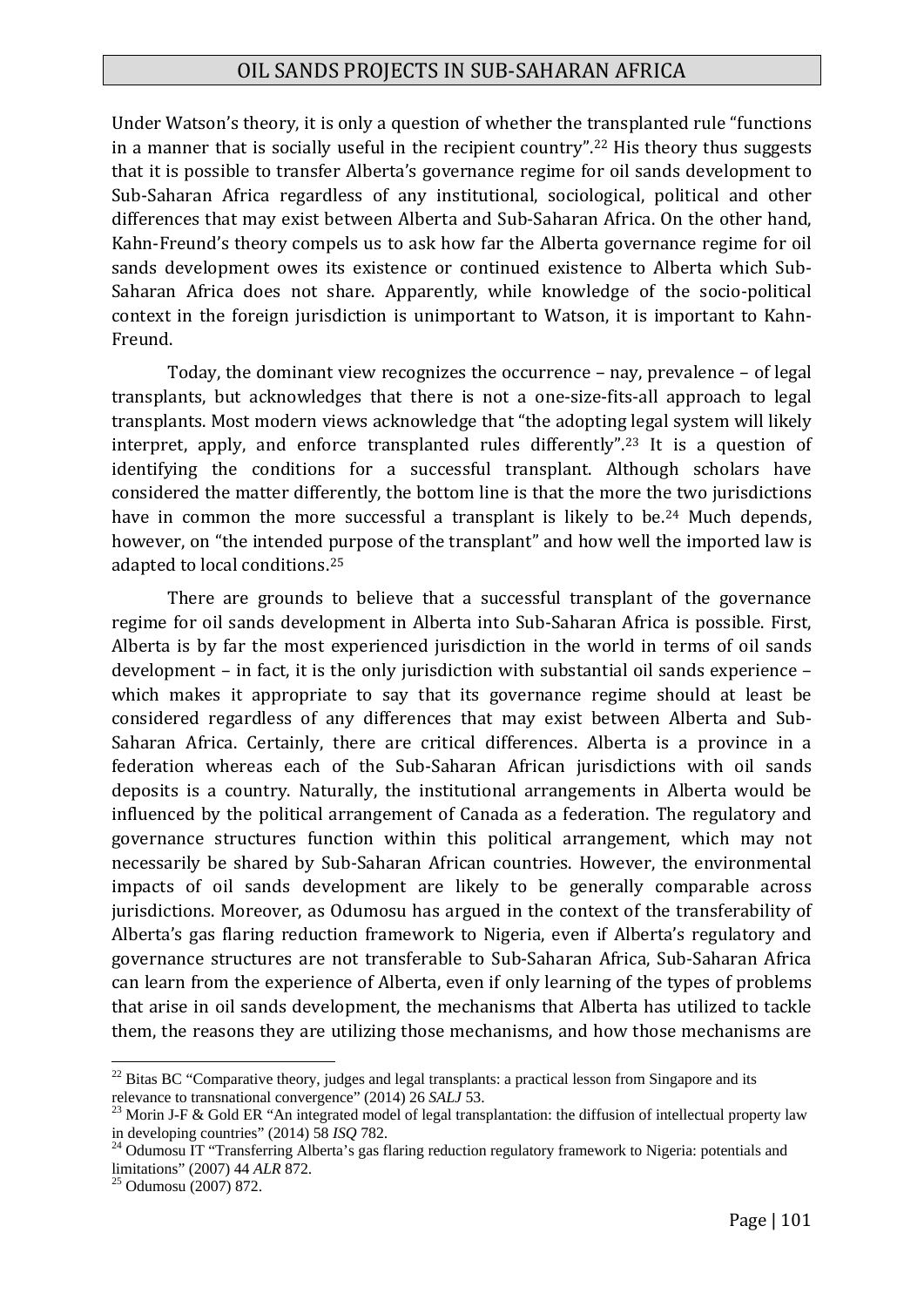working.[26](#page-5-0) The fact that Sub-Saharan African countries with oil sands deposits are still at very early stages in their exploitation of the resources, combined with the strong opposition to oil sands development by environmental activists, makes looking to jurisdictions like Alberta both prudent and expedient. A study such as this can therefore not "be an exercise in futility for, if nothing else, [Sub-Saharan Africa] would have acquired added information on mechanisms that could work within its system and those that simply cannot be incorporated".[27](#page-5-1)

It must be pointed out that each of the Sub-Saharan African countries with oil sands deposits has its own socio-political history which can be more or less similar to Alberta's. Nigeria, for instance, operates a federal system of government with a constitutional allocation of regulatory powers between the national and subnational governments. Angola, Madagascar and the Republic of Congo, however, operate unitary systems of government. This suggests that Nigeria likely has the closest similarity to Alberta and, therefore, it would be relatively easier for it than the other three countries to transplant the Alberta governance regime. As noted, however, much depends on the purpose of a legal transplant and how well a jurisdiction is able and ready to adapt the transplanted law to its own local conditions.

## **3 THE GOVERNANCE ARCHITECTURE FOR OIL SANDS DEVELOPMENT IN ALBERTA**

The regulation of oil sands development in Alberta is governed mainly by a combination of federal and provincial laws and regulations in accordance with the Constitution Act 1867, which provides for "heads of power" allocated between the federal and the provincial governments. However, there is considerable overlap between the powers allocated to both levels of government, resulting in both levels having conflicting authority over some matters. Canadian courts resolve such conflicts by either (1) examining the "pith and substance" of the law to determine where enacting authority over the subject matter resides;[28](#page-5-2) or (2) determining that enacting authority is shared and, applying the "double aspect" doctrine, holding that both levels of government have authority over certain aspects of the matter, provided the doctrine of paramountcy will apply in favour of federal law where there is a conflict.<sup>[29](#page-5-3)</sup> However, the federal government is conferred with jurisdiction over residual matters where the Constitution provides neither exclusive nor shared jurisdiction over the subject matter.[30](#page-5-4)

International and interprovincial matters are generally under federal jurisdiction while matters considered local to a province are under provincial jurisdiction.<sup>31</sup> Authority in respect of exploration for, and conservation and management of, nonrenewable natural resources resides with the province where the resources are

<span id="page-5-0"></span><sup>&</sup>lt;sup>26</sup> Odumosu (2007) 872.

<span id="page-5-1"></span><sup>26</sup> Odumosu (2007) 872. <sup>27</sup> Odumosu (2007) 872. <sup>28</sup> *Canadian Western Bank v Alberta* [2007] 2 SCR 3.

<span id="page-5-3"></span><span id="page-5-2"></span><sup>29</sup> *Reference re Securities Act* [2011] 3SCR 873; *Rothmans, Benson & Hedges Inc v Saskatchewan* [2005] 1 SCR 188.

<span id="page-5-5"></span><span id="page-5-4"></span><sup>&</sup>lt;sup>30</sup> *Constitution Act, 1867* s 91 (the "peace, order and good government" clause). <sup>31</sup> *Constitution Act, 1867* s 19(13).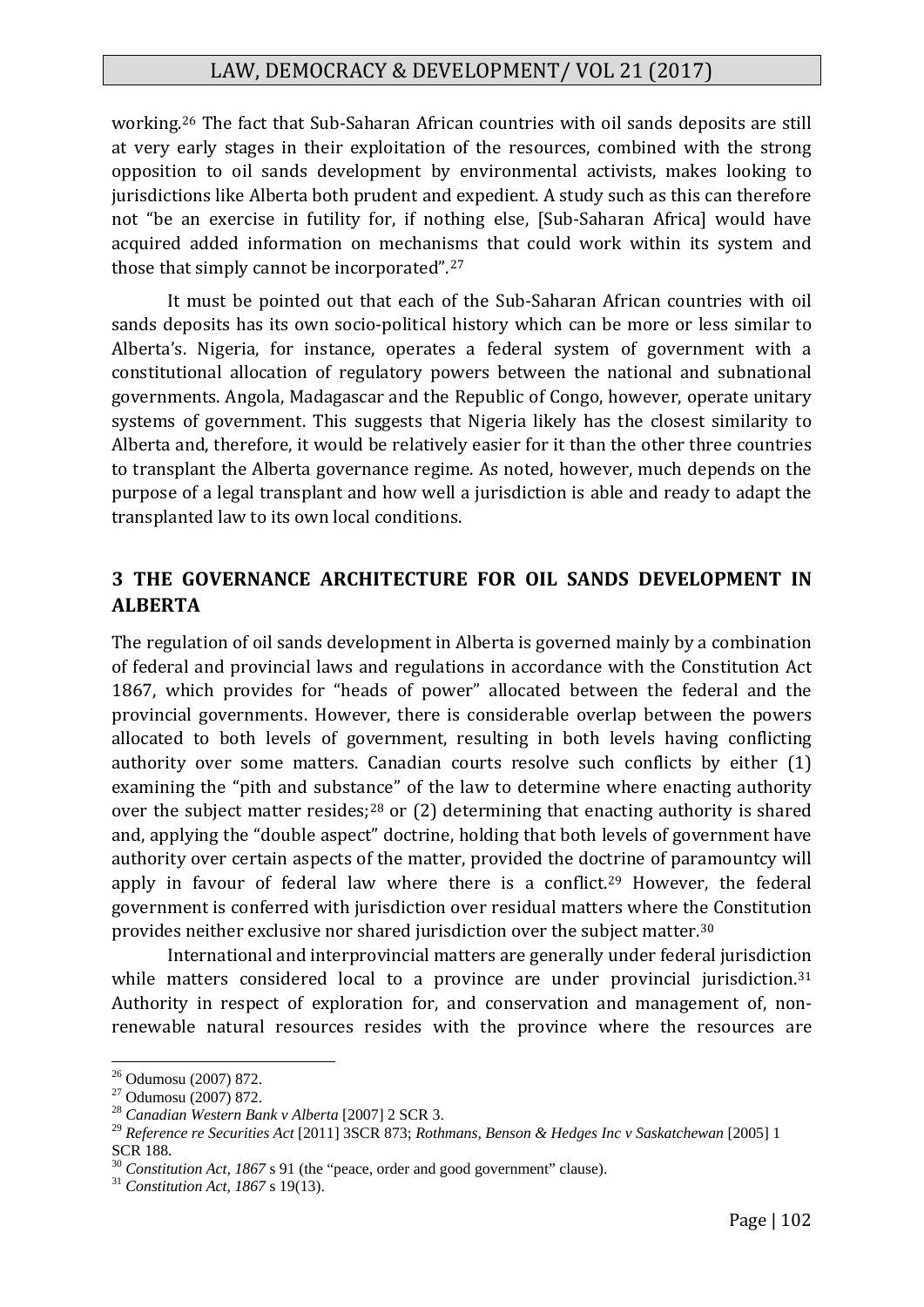located.[32](#page-6-0) Apparently, ownership and disposition of oil sands falls squarely under this head of power. This does not mean, however, that the federal government has nothing to do with oil sands development taking place in Alberta. Section 91(24) of the Constitution Act, 1867 gives the federal parliament authority over matters relating to "Indians, and lands reserved for Indians", under which head of power the federal government can get involved in decisions regarding whether oil sands projects in Alberta that affect Aboriginal interests can proceed and under what conditions.

However, the constitutional allocation of power is not exhaustive. One area of responsibility which is not allocated to any level of government is environmental protection. The Canadian Supreme Court has, however, held that environmental regulatory authority is shared by both federal and provincial governments provided each level of government's exercise of power i[s](#page-6-1) related to a head of power clearly assigned to it under the Constitution Act, 1867. <sup>33</sup> Several heads of power have been identified as allowing federal involvement in environmental protection. They include federal criminal law power under section 91(27) of the Constitution Act, 1867, the federal coast and inland fisheries power under section 91, and the peace, order and good government clause.[34](#page-6-2) These powers have enabled the federal government to get involved in regulating the environmental aspects of oil sands development in Alberta.

Furthermore, there is a third level of governance in oil sands development in Alberta: the municipal (or local) governments. Although little attention has been paid to their role in oil and gas decision-making in Alberta, municipal governments are assuming increasing visibility. Their visibility is driven by provincial acknowledgement that many of the negative impacts of oil and gas development are borne mostly at the municipal level – by landowners and other land users.[35](#page-6-3) As the level of government "closest to the citizens affected and thus most responsive to their needs, to local distinctiveness, and to population diversity",<sup>[36](#page-6-4)</sup> municipal governments "are often on the frontlines in dealing with landowner discontent".[37](#page-6-5)

A municipality is a creature of the provincial legislature and is defined under the Municipal Government Act (MGA)[38](#page-6-6) as "a city, town, village, summer village, municipal district or specialized municipality". A municipality is used synonymously with "local authority" and "local government".[39](#page-6-7) A municipality has the power to enact bylaws to regulate a variety of matters within its territory, including matters affecting public health and safety, the protection of property, business activities within the territory, public utilities, the use and development of private and municipal lands, and (in some cases) public lands.[40](#page-6-8) Although municipal bylaws are not binding on the provincial Crown, where Crown land is leased to a private person, say, for oil and gas purposes, the

<u>.</u>

<span id="page-6-1"></span><span id="page-6-0"></span><sup>&</sup>lt;sup>32</sup> *Constitution Act, 1867* s 92A(1).<br><sup>33</sup> *Friends of the Oldman River Society v Canada (Minister of Transport)* [1992] 1 SCR 3; *R v Crown* Zellerbach Canada Ltd [1988] 1 SCR 401.

<span id="page-6-3"></span><span id="page-6-2"></span><sup>&</sup>lt;sup>34</sup> See Hogg PW "Constitutional authority over greenhouse gas emissions" (2009) 46(2) ALR 511.<br><sup>35</sup> Vlavianos N & Thompson C "Alberta's approach to local governance in oil and gas development" (2010) 48:1 *ALR* 65–57.<br><sup>36</sup> *114957 Canada Ltée (Sraytech Société d'arrosage) v Hudson (Town of)* [2002] 2 SCR 241 para 3.<br><sup>37</sup> Vlavianos & Thompson (2010) 57.<br><sup>38</sup> RSA 2000 c M-26 s 1(1).<br><sup>39</sup> MGA s 1(1).

<span id="page-6-5"></span><span id="page-6-4"></span>

<span id="page-6-6"></span>

<span id="page-6-8"></span><span id="page-6-7"></span> $30$  MGA s 7 & Part 17.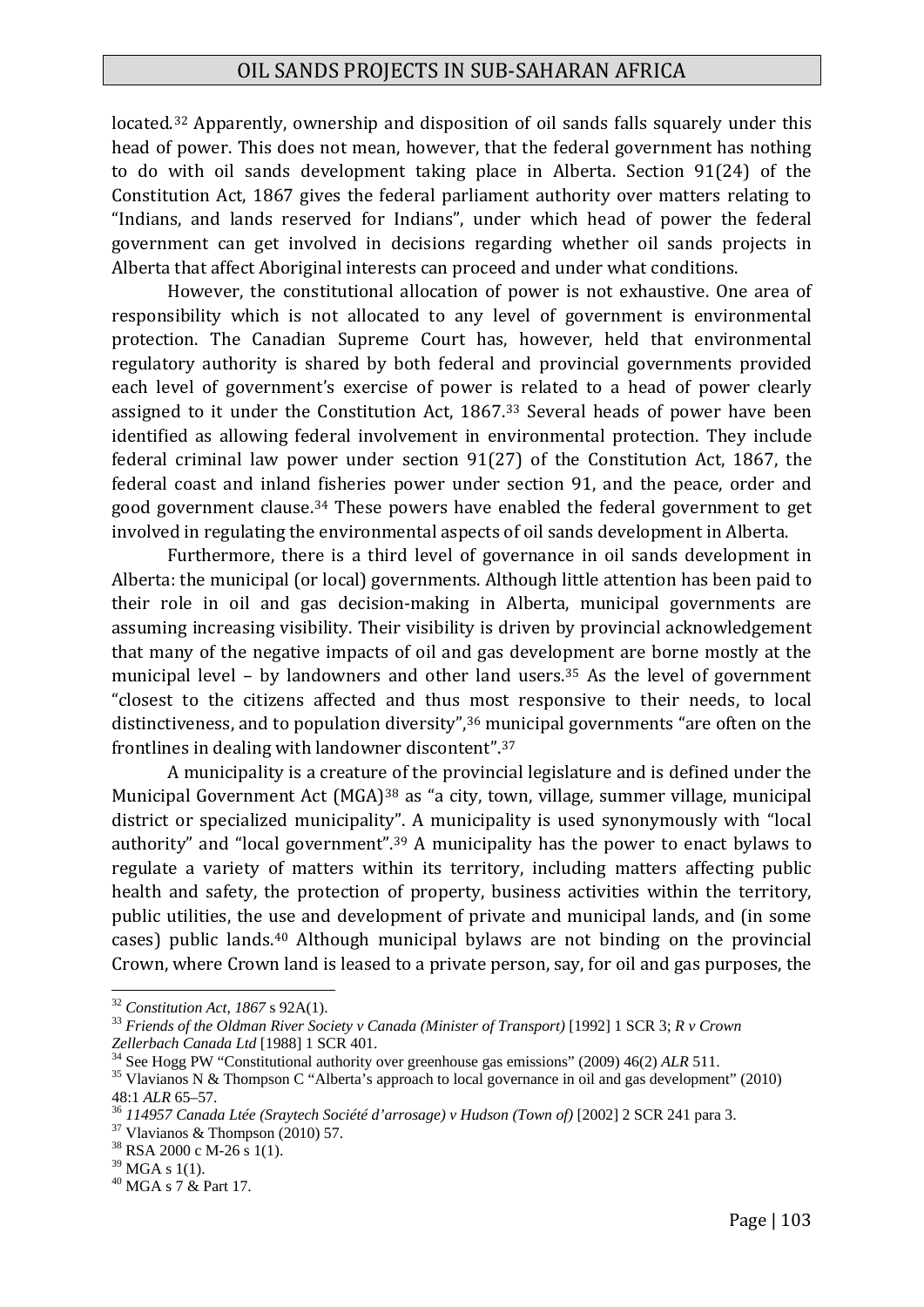MGA will apply to that private person except where the Crown claims immunity either under the lease or by some other means.<sup>[41](#page-7-0)</sup>

The authority of municipalities to regulate oil and gas development taking place on their territory is, however, very limited and is based on their power to control the use and development of certain land within their territory. For instance, an operator must notify an affected municipal authority before it can carry out a seismic exploration on municipal land and before the operator can apply to the Alberta Energy Regulator (AER) for a licence.[42](#page-7-1) Also, municipalities have the authority to protect "the public within its area of jurisdiction" in the context of oil and gas development through a declaration of a state of emergency within their territory pursuant to Alberta's Emergency Management Act, except where the provincial "Government assumes direction and control".[43](#page-7-2)

In spite of their limited authority, municipalities are proactive in letting their voice be heard during oil and gas project approval processes by filing applications asking that projects be suspended or delayed to allow time for municipalities to "catch up" to address the projects' adverse socio-environmental impacts.[44](#page-7-3) Several municipalities have developed protocols with which oil and gas operators are to comply – protocols dealing with wildlife protection, land reclamation, noise pollution, emergency preparedness, etc, and protocols providing additional public notification and consultation requirements for oil and gas operators.[45](#page-7-4) In 2008 one municipality enacted a bylaw requiring its review and approval of emergency response plans for industrial activities.[46](#page-7-5) However, when provincial agencies raised questions about potential overlap with provincial regulations, the municipality rescinded the bylaw as a measure of "good faith and commitment by all parties to go forward and improve existing processes to address the County's concerns".[47](#page-7-6) Thus, even though municipalities do not have explicit and direct authority to regulate oil and gas development in Alberta, their proactive approach to protect the welfare of their residents influences how oil and gas development is governed in the province. At the minimum, it promotes a culture of

http://www.strathcona.ca/files/files/at-pds-strathcoprotocol2017.pdf (accessed 12 July 2017). See, also, Kenyon D & Way N *Landowner's guide to oil and gas development* 3 ed (Calgary: Pembina Institute 2016) 3–17.

Available at https://www.pembina.org/reports/landowners-guide-2016.pdf (accessed 12 July 2017). <sup>43</sup> Emergency Management Act RSA 2000 Cap E-6.8 s 11; *Canadian 88 Energy Corp: Application to Drill a* 

<span id="page-7-0"></span><sup>&</sup>lt;sup>41</sup> Laux FA Planning law and practice in Alberta, 3 ed (Edmonton: Juriliber 2005) §§ 4.1(5)(b)–(c).

<span id="page-7-1"></span><sup>&</sup>lt;sup>42</sup> Alberta Environment and Parks, *Exploration Directive 2006-06: Application for Exploration Approval* (2006). Available at http://aep.alberta.ca/forms-maps-services/directives/documents/ED-

ApplicationExplorationApproval-Dec01-2013.pdf (accessed 20 July 2017). Strathcona County, *The Strathcona County Protocol for Seismic Surveying, Drilling, Construction and Operation of Oil and Gas Facilities in Strathcona County*, Revised: January 2017, Appendix 2 at 24. Available at

<span id="page-7-2"></span>*Level 4 Critical Sour Gas Well in the Lochend Field,* Decision Summary, EUB Decision 99-16 7 July 1999 14. Available at https://www.aer.ca/documents/decisions/1999/d99-16.pdf (accessed 12 July 2017). 44 See, e.g., *Imperial Oil Resources Ventures Ltd: Application for an Oil Sands Mine and Bitumen Processing* 

<span id="page-7-3"></span>*Facility (Kearl Oil Sands Project) in the Fort McMurray Area, Joint Panel Report, EUB Decision 2007-013 (27* 

<span id="page-7-5"></span><span id="page-7-4"></span><sup>&</sup>lt;sup>45</sup> See, eg, Strathcona County (2017). <sup>46</sup> Parkland County, Bylaw No 60-2008, Industrial Activity Emergency Response Plan Review and Approval Bylaw (9 December 2008).

<span id="page-7-6"></span> $47$  Parkland County, Bylaw No 27-2009, a bylaw to rescind the Industrial Activity Emergency Response Plan Review and Approval Bylaw 60-2008 (6 June 2009).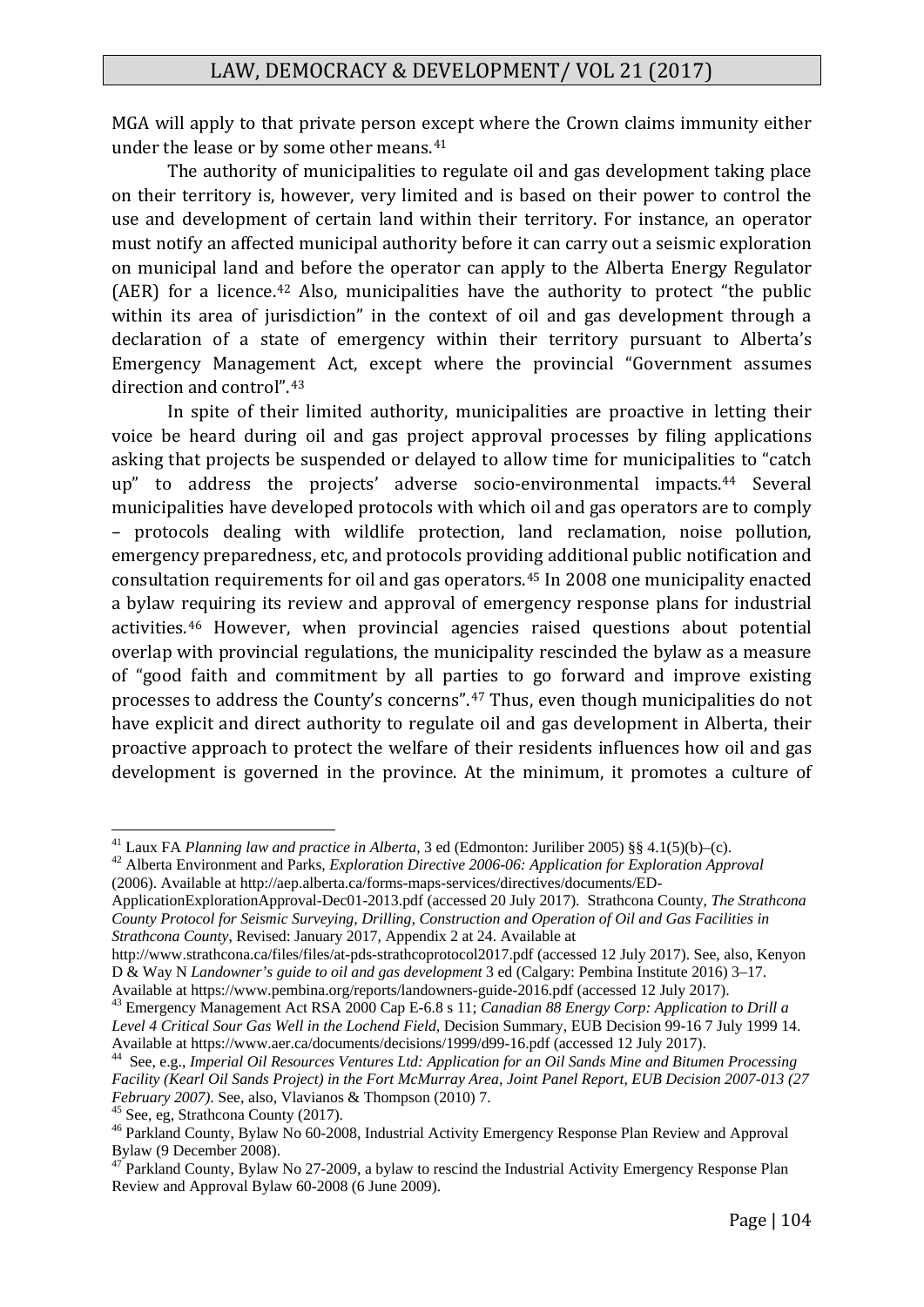inter-governmental consultation on how oil and gas projects are to be carried out, which in turn promotes an integrated approach to provincial growth.

In sum, the governance architecture for oil sands development in Alberta consists of three levels: the federal, provincial, and municipal levels. The heart of governance activity is the provincial level where most of the regulatory decisions are made. Whether the federal government would be involved in the regulation of oil sands development in Alberta depends on the specific location of the project and/or on the scope of the project's environmental impacts.

### **4 ALBERTA'S SUSTAINABLE DEVELOPMENT STRATEGY FOR THE OIL SANDS**

As famously defined by the World Commission on Environment and Development (WCED), sustainable development is "development that meets the needs of the present without compromising the ability of future generations to meet their own needs".<sup>[48](#page-8-0)</sup> Accordingly, in the pursuit of economic development, there is need to confine development activities to the "carrying capacity" of the earth and to manage natural resources in a manner that serves both current demand and the needs of future generations.[49](#page-8-1) At the heart of the concept, therefore, are ideas of intra-generational equity and intergenerational equity. Intra-generational equity relates to development and is a pre-condition for its achievement, while intergenerational equity relates to sustainability and is a pre-condition for its achievement.[50](#page-8-2) Scholarly engagement with the concept has led to multiple interpretations of it, the most popular being the identification of three core components of the concept (otherwise known as the triple bottom line): the economic component, the environmental component and the social component.[51](#page-8-3) This means that for development to be considered sustainable, it must contribute positively to the surrounding economic system, must allow the preservation of the natural environment for future generations, and must contribute positively to the surrounding social system, ie, to the development of the community where the development takes place.[52](#page-8-4)

Despite the above basic idea of sustainable development there is seemingly unending debate about how to advance sustainability. An important by-product of this debate is an increase in cross-disciplinary communication especially between scientists and social scientists, with attendant shifts in the research methods utilized to understand sustainability issues. The concept of "socio-ecological systems" (SES) is, for

<span id="page-8-0"></span><sup>48</sup> World Commission on Environment and Development (WCED) *Report of the World Commission on Environment and Development: our common future* (1987) 43. Available at www.un-documents.net/ourcommon-future.pdf (accessed 12 July 2017).

<span id="page-8-1"></span><sup>49</sup> IUCN/UNEP/WWF *Caring for the earth: A strategy for sustainable living* (Gland (Switzerland): IUCN/UNEP/WWF 1991) 10. Available at https://portals.iucn.org/library/efiles/documents/CFE-003.pdf (accessed 12 July 2017).<br><sup>50</sup> George C "Testing for sustainable development through environmental assessment" (1999) 19(2) *EIAR* 178.

<span id="page-8-3"></span><span id="page-8-2"></span><sup>&</sup>lt;sup>51</sup> Elkington J Cannibals with forks: the triple bottom line of  $21^{st}$  century business (Capstone 1998); Barkemeyer R et al "What happened to the 'development' in sustainable development? Business guidelines two decades after

<span id="page-8-4"></span>Brundtland' (2014) 22(1) *Sustainable Development* 17.<br><sup>52</sup> See Alhaddi H "Triple bottom line and sustainability: a literature review" (2015) 1:2 *Business & Management Studies* 8; Jackson A et al "Sustainability and triple bottom line reporting – what is it all about?" (2011) 1(3) *IJBHT* 58.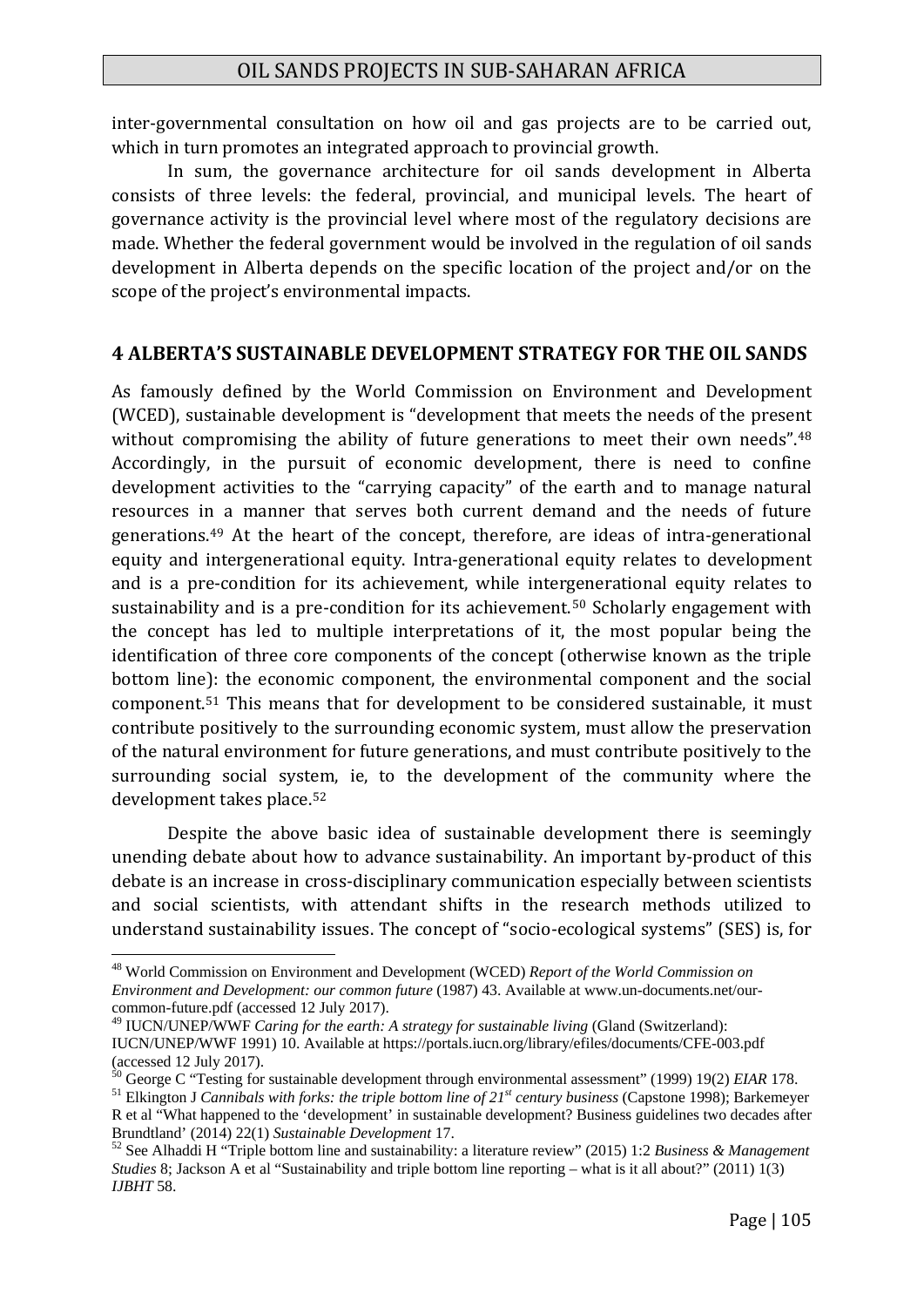instance, being explored to understand and explain the drivers of change in our ecosystem.[53](#page-9-0) Building on the ideas of Elinor Ostrom, SES scholars explore the complex interaction between science and society. The goal is to find solutions to the sustainability crisis in the age of the Anthropocene, i.e., the time during which human activities so outpace geophysical processes that "[h]umanity itself has become a global geophysical force".[54](#page-9-1) Governance systems addressing sustainability could also be built around this cross-disciplinary communication to identify what actions should be taken, and to establish mechanisms to ensure that those actions are taken by those charged with them. This requires the articulation of a clear sustainable development strategy and action plan to pursue it.

Alberta's *Provincial Energy Strategy* recognizes that together with conventional energy resources, renewable and alternative energy resources will play an increasing role in guaranteeing Alberta's energy future and that the oil sands will play a significa[nt](#page-9-2) role in transforming Alberta's economy and in meeting global energy demand . 55 Alberta's sustainable development strategy for the development of its oil sands is articulated in *Responsible Actions: A Plan for Alberta's Oil Sands*.[56](#page-9-3) The government's vision for the oil sands, which is that "development occurs responsibly, sustains growth for industry and the province over the long term, and is done in a manner that enhances Albertans' quality of life",<sup>[57](#page-9-4)</sup> is the foundation for this strategic plan. The plan was informed by four core principles: (1) healthy environment and communities; (2) balanced growth; (3) collaboration; and (4) public interest and accountability.<sup>[58](#page-9-5)</sup> Its projected outcomes are optimized economic growth, reduced environmental footprint, and increased quality of life for present and future generations of Albertans.[59](#page-9-6)

The plan identifies six strategies: (1) develop the oil sands in an environmentally responsible manner; (2) nurture healthy communities and a quality of life in Alberta that attract and retain people and businesses; (3) maximize the long-term value of oil sands development for all Albertans; (4) strengthen the government's relationship with Aboriginal peoples, through appropriate consultations, to reconcile divergent interests; (5) increase investments in research and innovation to improve access to oil sands deposits, reduce development costs and minimize environmental impacts; and (6) address challenges in communicating information about oil sands development to the

<u>.</u>

<span id="page-9-0"></span><sup>53</sup> See Hall DM "Social-ecological system resonance: a theoretical framework for brokering sustainable solutions" (2017) 12(3) *Sustainability Science* 381–392; Partelow S "Coevolving Ostrom's social–ecological systems (SES) framework and sustainability science: four key co-benefits" (2015) 11(3) *Sustainability Science* DOI: 10.1007/s11625-015-0351-3; Steffen W et al "The anthropocene: from global change to planetary stewardship (2011) 40(7) Ambio 739-761.

<span id="page-9-2"></span><span id="page-9-1"></span><sup>&</sup>lt;sup>54</sup> Steffen (2011) 741.<br><sup>55</sup> Government of Alberta, *Launching Alberta's Energy Future: The Provincial Strategy* (December 2008). Available at https://open.alberta.ca/dataset/6f220382-b4ae-43f8-b3f9-7c1230e6700e/resource/e7c2f3d2-7e0d-4774-a463-c54c5450a04e/download/4256197-2009-Launching-Albertas-Energy-Future-Provincial-Enregy-

<span id="page-9-3"></span>Strategy-2009-08-27.pdf (accessed 12 July 2017). 56 Government of Alberta, *Responsible actions: a plan for Alberta's oil sands* (February 2009) 4. Available at http://www.energy.alberta.ca/pdf/OSSgoaResponsibleActions\_web.pdf (accessed 12 July 2017).<br><sup>57</sup> Government of Alberta (2009) 4.<br><sup>58</sup> Government of Alberta (2009) 9.

<span id="page-9-4"></span>

<span id="page-9-6"></span><span id="page-9-5"></span><sup>59</sup> Government of Alberta (2009) 10.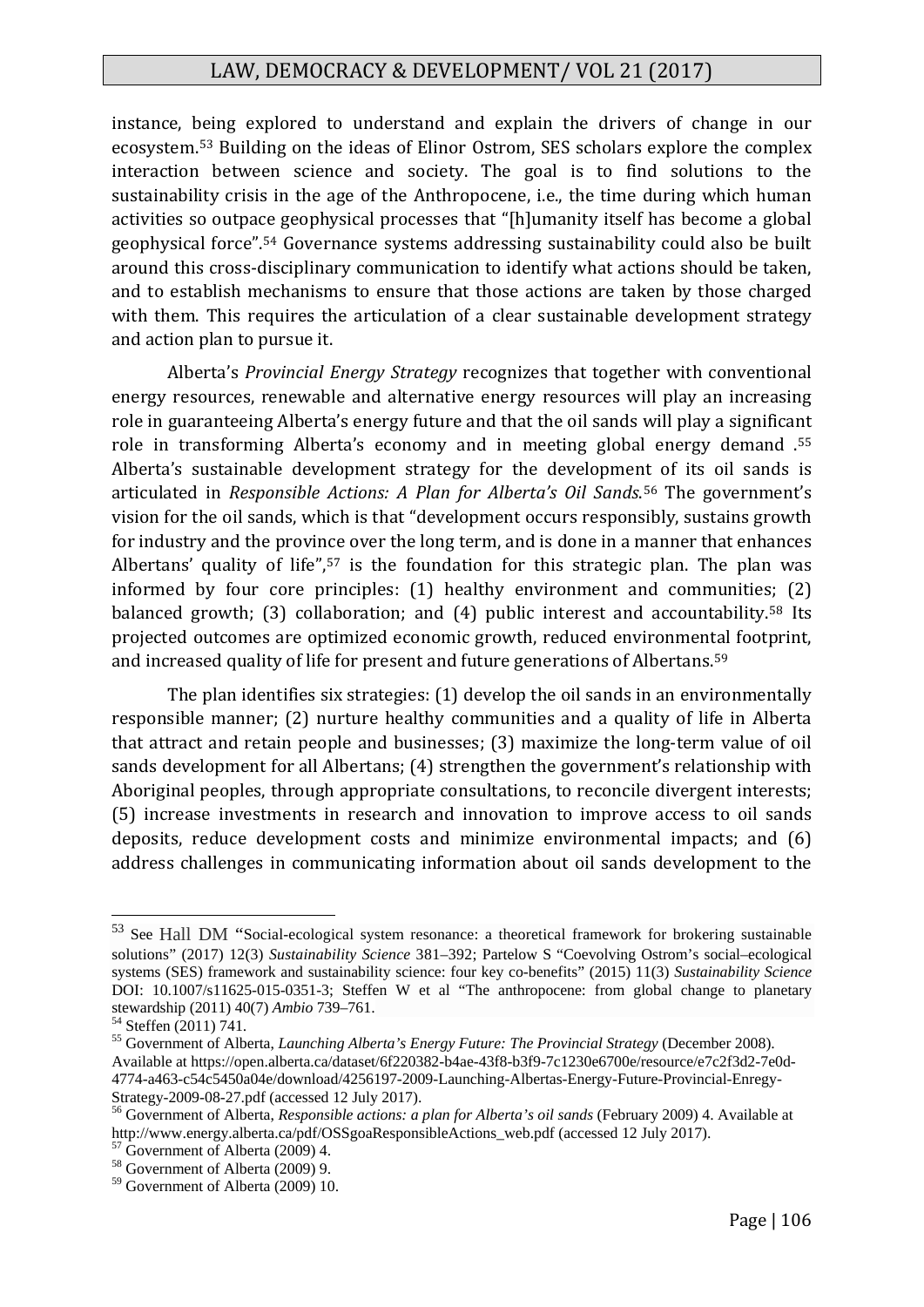public and in ensuring accountability in the management of the resources.[60](#page-10-0) There are four key success factors for the achievement of the strategies: (1) a "well-defined and stable regulatory" environment; (2) investments by governments and industry; (3) partnership among stakeholders and all governmental levels; and (4) research and technological innovation.<sup>[61](#page-10-1)</sup>

The Alberta government has already taken several significant steps to achieve its strategic plan. Those steps include the development of a gas flaring reduction framework,[62](#page-10-2) a *Land-use Framework* to manage the cumulative effects of oil sands development on each region of [th](#page-10-4)e province, $63$  a climate change strategy to meet Alberta's GHG reducti[on](#page-10-5) goals,<sup>64</sup> a *Water for Life* strategy to improve water manageme[nt](#page-10-6) in Alberta,<sup>65</sup> and an enhanced enforcement of environmental laws and regulations.66 Alberta's gas flaring reduction framework, which uses a combination of regulatory and non-regulatory measures, is viewed by the World Bank as a global best practice model for gas flaring reduction and as "the most comprehensive and transparent gas flaring and venting regulatory regime".[67](#page-10-7) Although public concern exists regarding the extent of gas flare[d i](#page-10-8)n Alberta, scholars acknowledge that the province has significantly curbed gas flaring. <sup>68</sup> Between 2008 and 2012, for instance, nearly 96 per cent of all solution gas was conserved rather than flared or vented.[69](#page-10-9)

It is with the AER that responsibility for implementing the Alberta sustainable development strategy relating to the oil sands essentially rests. The agency seems to have shown a commitment to transparency and to continuous improvement through investments in research and development. Its annual reports show not only what progress it has made since its inception but also how it is working towards meeting its goals, where it has fallen short and what challenges are responsible for that, and what measures it intends to take to overcome those challenges in the future.[70](#page-10-10) Immediately after its establishment in 2013, it established a Core Research Centre, which provides

<span id="page-10-0"></span> $60$  Government of Alberta (2009) 16–38.

 $61$  Government of Alberta (2009) 40–41.

<span id="page-10-2"></span><span id="page-10-1"></span><sup>62</sup> Alberta Energy Regulator (AER) *Directive 060: Upstream petroleum industry flaring, incinerating, and venting*, (22 March 2016). Available at https://www.aer.ca/documents/directives/Directive060.pdf (accessed 13 July 2017).

<span id="page-10-3"></span><sup>63</sup> Government of Alberta *Land-use framework* (2008). Available at

https://landuse.alberta.ca/LandUse%20Documents/Land-use%20Framework%20-%202008-12.pdf (accessed 13 July 2017).

<span id="page-10-4"></span><sup>&</sup>lt;sup>64</sup> Government of Alberta *Climate Leadership – Report to Minister* (November 2015). Available at https://www.alberta.ca/documents/climate/climate-leadership-report-to-minister.pdf (accessed 13 July 2017).

<span id="page-10-5"></span><sup>&</sup>lt;sup>65</sup> Government of Alberta *Water for life: Alberta's strategy for sustainability* (November 2003). Available at http://aep.alberta.ca/water/programs-and-services/water-for-life/strategy/documents/WaterForLife-Strategy-

<span id="page-10-7"></span>

<span id="page-10-6"></span>Nov2003.pdf (accessed 13 July 2017).<br><sup>66</sup> See Nwapi (2013).<br><sup>67</sup> World Bank Group *Regulation of associated gas flaring and venting: a global overview and lessons from international experience*, Report #3 5. Available at

http://documents.worldbank.org/curated/en/590561468765565919/pdf/295540Regulati1aring0no10301public1. pdf (accessed 13 July 2017).<br><sup>68</sup> See eg, Odumosu (2007) 865; Orieji Onuma, "Mainstreaming sustainability: An evaluation of Alberta's legal

<span id="page-10-8"></span>and regulatory regime for gas flaring" (2015) 116 *Resources* 8.<br><sup>69</sup> Onuma (2015) 8.<br><sup>70</sup> See eg, AER *2016/2017 Annual Report*. Available at http://www1.aer.ca/annualreport/media/AER2016-

<span id="page-10-9"></span>

<span id="page-10-10"></span><sup>17</sup>AnnualReport.pdf (accessed 11 December 2017).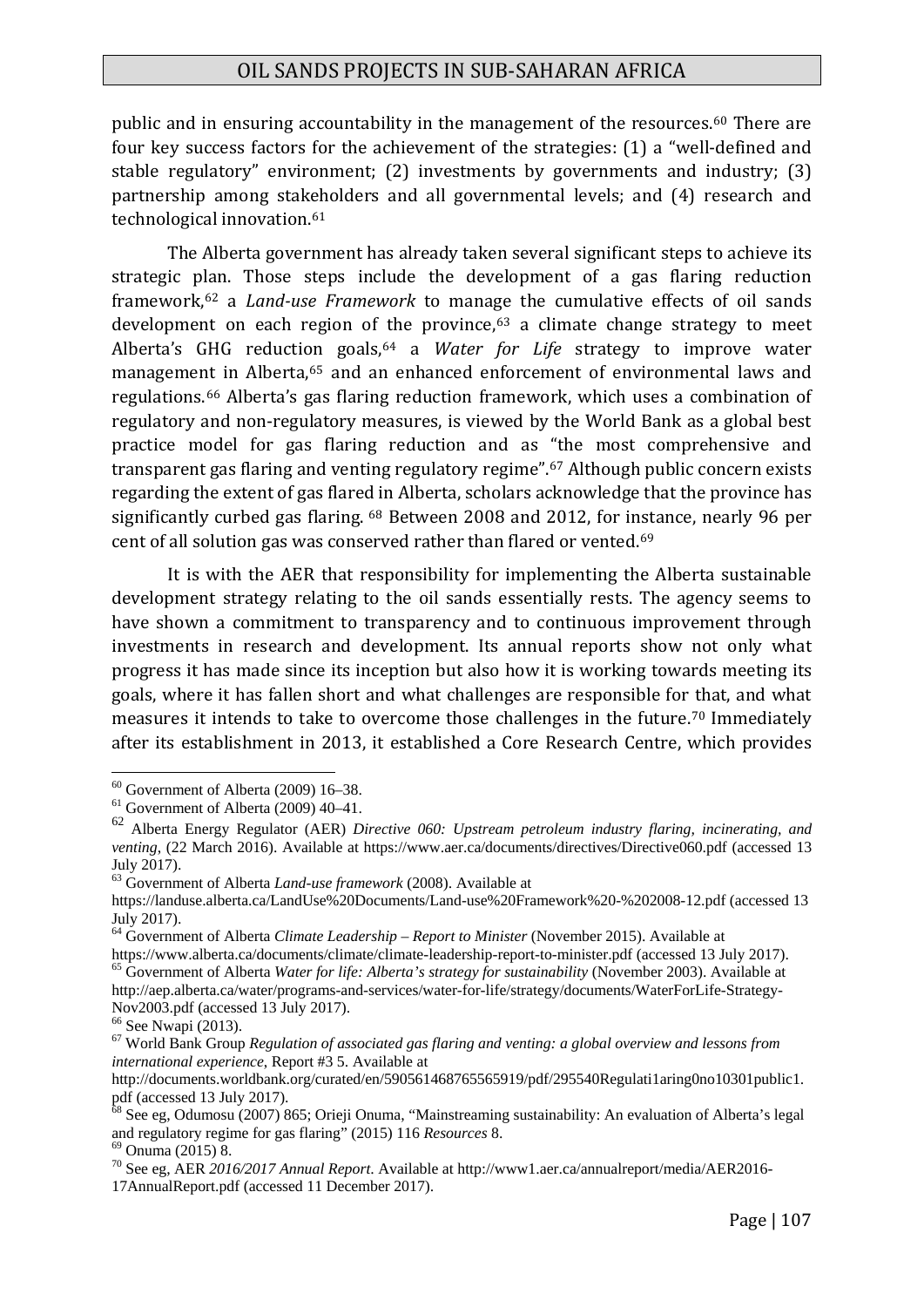access to a variety of data and information about the energy industry, including drill cutting samples and daily well drilling reports.[71](#page-11-0) It has piloted a number of projects to test its regulatory models and has developed new rules, directives and industry performance programs to strengthen its regulatory effectiveness.[72](#page-11-1) The industry performance program establishes the standard for measuring and reporting on energy development activities. It is aimed at going beyond compliance to enhancing operator performance with a view to ensuring that energy development is carried out in a safe and resp[ons](#page-11-3)ible manner.[73](#page-11-2) In 2016, it achieved a 3 per cent reduction in energy pipeline incidents.74 In the same year, it established the International Centre of Regulatory Excellence – a not-for-profit institution – to help regulators around the world to train, collaborate and innovate to address regulatory challenges faced in the energy sector[.75](#page-11-4) A 2017 survey showed that 82 per cent of Albertans and 77 per cent of stakeholders expressed confidence in its performance.[76](#page-11-5)

In sum, Alberta's sustainable development strategy reflects a commitment to minimizing the socio-environmental impacts of economic development as well as maximizing the efficient use of natural resources. One of the strategy's major strengths, however, is that it is specifically attuned to the development of the oil sands. One of its weaknesses, however, may be the absence of a legal framework establishing the strategy. This can be contrasted with the federal sustainable development strategy which is enacted under the Federal Sustainable Development Act (FSDA) under which the Canadian government "accepts the basic principle that sustainable development is based on an ecologically efficient use of natural, social and economic resources and acknowledges the need to integrate environmental, economic and social factors in the making of all decisions by government".<sup>[77](#page-11-6)</sup> The Act establishes mechanisms for implementing the strategy and for monitoring progress.[78](#page-11-7) The value of a legal framework is that it raises the degree of importance attached to the strategy and gives a certain degree of assurance that the strategy will be followed through.

## **5 KEY FEATURES OF ALBERTA'S GOVERNANCE REGIME FOR SUSTAINABLE OIL SANDS DEVELOPMENT**

Before considering the key features of the governance regime for oil sands development in Alberta, it is important to point out that oil sands development in Alberta is regulated by the Responsible Energy Development Act, 2012 (REDA),<sup>[79](#page-11-8)</sup> the same legislation that

<u>.</u>

<span id="page-11-0"></span><sup>&</sup>lt;sup>71</sup> AER Core Research Centre. Available at https://www.aer.ca/about-aer/contact-us/core-research-centre (accessed 11 December 2017).<br> $^{72}$  AER 2016/2017 Annual Report 12.

<span id="page-11-2"></span><span id="page-11-1"></span><sup>&</sup>lt;sup>73</sup> AER "Industry Performance Program". Available at https://www.aer.ca/data-and-publications/industry-<br>performance-program (accessed 11 December 2017).<br><sup>74</sup> AER 2016/2017 Annual Report 12.

<span id="page-11-4"></span><span id="page-11-3"></span><sup>&</sup>lt;sup>75</sup> See International Centre of Regulatory Excellence Available at http://icoreglobal.ca/about-icore (accessed 11 December 2017).

<span id="page-11-6"></span><span id="page-11-5"></span><sup>&</sup>lt;sup>76</sup> AER 2016/2017 Annual Report 12.<br>
<sup>77</sup> SC 2008 c 33 s 5.<br>
<sup>78</sup> FSDA s 7(1).<br>
<sup>79</sup> SA 2012 c R-17.3.

<span id="page-11-7"></span>

<span id="page-11-8"></span>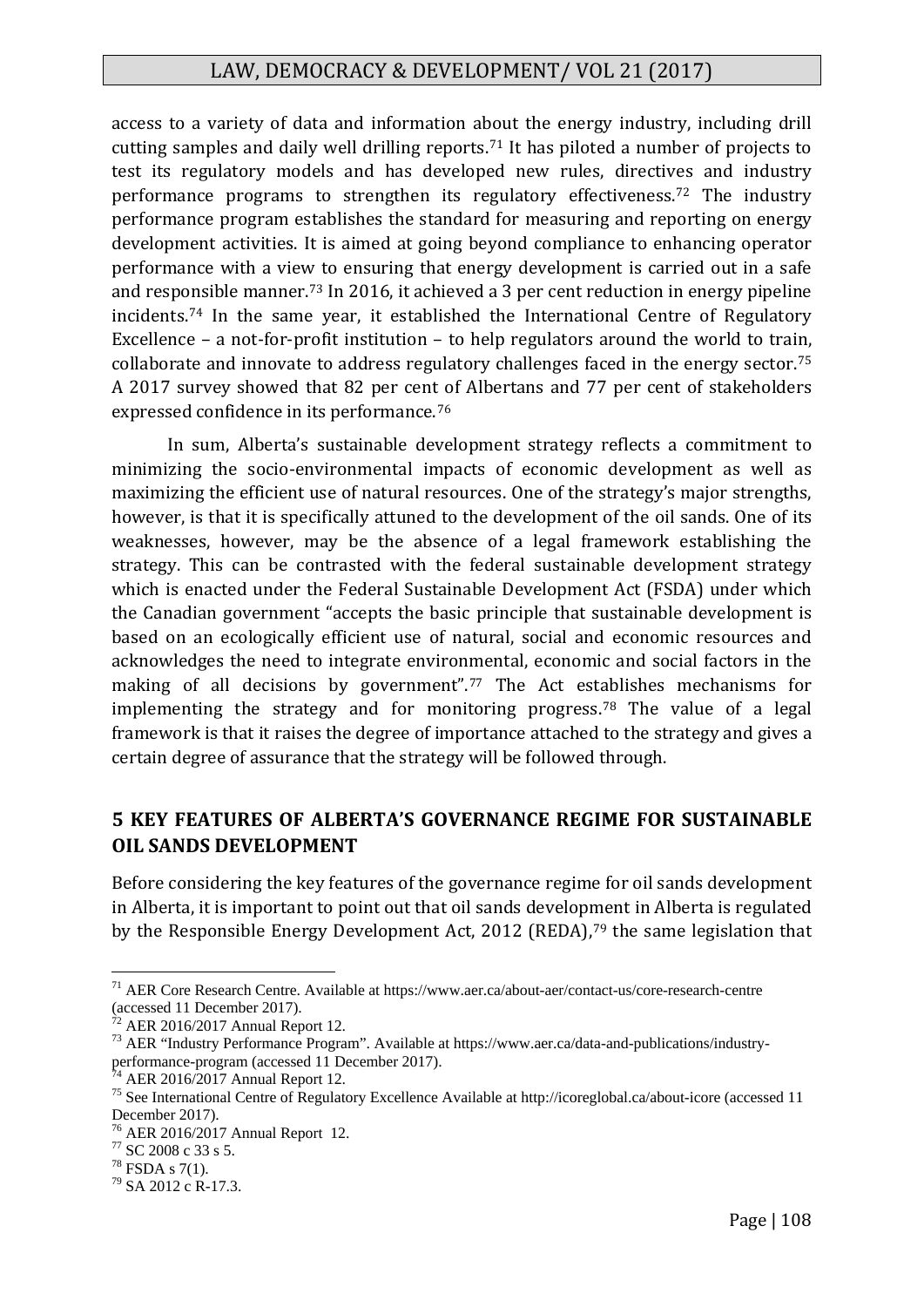regulates conventional oil development. This contrasts with the situation in most countries where oil sands development is regulated by mining legislation. However, while oil sands development is generally governed by the same legislation governing conventional oil development in Alberta, there is also separate legislation governing certain aspects of oil sands development, $80$  indicating recognition by the Alberta government that even though oil sands development can be integrated into conventional oil regulation, oil sands development has unique features that warrant additional legislation. The discussion that follows analyses five key features of oil sands governance in Alberta: energy regulatory policy, EIAs, Aboriginal/public consultation, impact benefit agreements, and environmental enforcement.

### **5.1. Energy Regulatory Policy in Alberta**

Energy regulators operate in an increasingly complex system where public and private interests clash and international competition gets stiffer due mainly to increasing energy demand and depleting conventional oil resources. Balancing the multiple interests while ensuring that a jurisdiction remains competitive in terms of attracting investments is essential for the sustainability of the jurisdiction's energy industry. A Regulatory Enhancement Task Force established by the Alberta government in 2010 to seek stakeholder opinions regarding the existing regulatory regime identified a desire for a simplified, more transparent and accountable system that uses a single, consistent set of processes instead of different processes across different regulatory bodies.<sup>[81](#page-12-1)</sup> The task force also noted a desire by Albertans for clear public engagement processes that enable Albertans to participate effectively during the policy development stages of energy resources in the province.<sup>[82](#page-12-2)</sup> These findings led to a major shift in the energy regulatory system in Alberta through the enactment of the REDA in 2012.

The REDA brought together already existing regulatory bodies (the Energy Resource Conservation Board and the Environment and Sustainable Resource Development) to form the AER, an independent agency established as a corporation (not an agent of the Crown), with quasi-judicial functions.[83](#page-12-3) The goal was to create a single energy regulator – a one-stop shop for energy regulation. This means that energy companies will deal with only one regulator – the AER – when proposing energy projects in Alberta.[84](#page-12-4) This allows for an integrated approach to energy regulation. AER's authority is, however, limited to oil, bitumen, natural gas and coal, and does not extend to electricity generation and distribution, gasoline (or any other refined petroleum products) and oil and gas pipelines crossing provincial or international borders (which

<span id="page-12-0"></span>An example is the Oil Sands Conservation Act RSA 2000 c O-7, whose main objective is "to effect conservation and prevent waste of the oil sands resources of Alberta" (s 3(a)).  $80\,$ 

<span id="page-12-1"></span><sup>&</sup>lt;sup>81</sup> Government of Alberta "Enhancing assurance: developing an integrated energy resource regulator", A Discussion Document, May 2011 3. Available at

http://www.energy.alberta.ca/Org/pdfs/REPEnhancingAssuranceIntegratedRegulator.pdf (accessed 28 June 2017).<br><sup>82</sup> Government of Alberta (2011) 4.

<span id="page-12-4"></span><span id="page-12-3"></span><span id="page-12-2"></span><sup>&</sup>lt;sup>83</sup> REDA ss 3–4.<br><sup>84</sup> AER *Alberta Energy Regulator 2015/2016 annual report*, Executive Summary, 1. Available at https://www.aer.ca/documents/reports/AER2015-16AnnualReportExecutiveSummary.pdf (accessed 28 June 2017).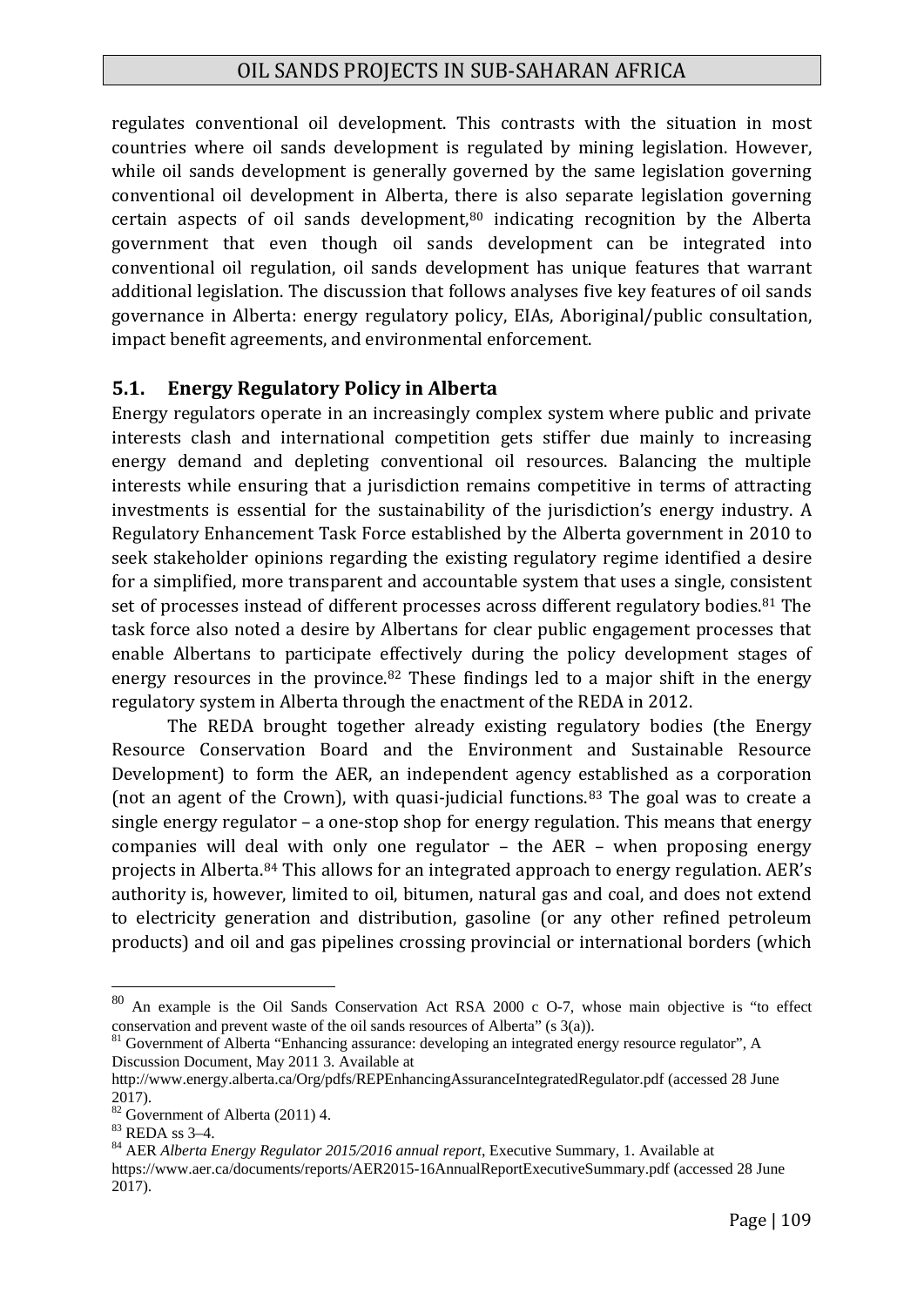are regulator by a federal agency, the National Energy Board).[85](#page-13-0) As an independent quasi-judicial regulatory body, the AER exercises regulatory, approval, policy-making, adjudicatory and advisory functions and its decisions are appealable to the Alberta Court of Appeal.[86](#page-13-1) The AER aspires to become a "best-in-class regulator"[87](#page-13-2) and its idea of "regulatory excellence" is anchored in the framework for regulatory excellence developed by the renowned Penn Program on Regulation in the University of Pennsylvania Law School, which identifies the following tenets: fidelity to law, respect for democracy, commitment to public interest, even-handedness with all interests, listening to the interested public, responsiveness, analytical capability, instrumental capacity, and high performance.[88](#page-13-3)

The second key feature of regulatory policy in Alberta is the adoption of an "Area-Based Regulation" (ABR) approach, which establishes rules and practices that are "geographically-specific" to address the energy resources and unique environmental conditions in a defined area, in partnership with the community in that area.<sup>[89](#page-13-4)</sup> Before the adoption of ABR, the AER considered adopting a "Play-Based" Regulatory (PBR) system, which allows applications for multiple energy development activities, such as wells, pipelines, access roads and water use, to be submitted as one application rather than having a separate application for each activity.<sup>[90](#page-13-5)</sup> While all proposed activities will require one application, each activity will undergo a strict "technical review" of all its aspects.<sup>[91](#page-13-6)</sup> The move to ABR was driven by the AER's deeper recognition of the scale and complexity of energy projects, a renewed emphasis on the cumulative effects of energy projects, and the increasing public expectations for involvement and participation in energy development decisions and the consequent need to build trust with Albertans[.92](#page-13-7) There are three major components to the ABR: integrated area assessment, collaborative engagement, and the development of practices and requirements for undertaking energy development in defined areas.<sup>[93](#page-13-8)</sup> The ABR approach enables local conditions to be understood, shared and addressed, and that decisions are integrated to account for local conditions and cumulative impacts.

Another key feature of the paradigm shift in energy resource policy in Alberta is regional planning. Regional planning is premised on the recognition that all industrial activities produce effects on Alberta's environment. Regional planning therefore aims to

us/UPenn\_Final\_Report\_Regulatory\_Excellence.pdf (accessed 28 June 2017).

<span id="page-13-0"></span><sup>&</sup>lt;sup>85</sup> AER (2015/2016) 1.

<span id="page-13-1"></span><sup>&</sup>lt;sup>86</sup> REDA s 45. **86 REDA** s 45. 86 REDA s 45. 86 REDA s 45. 87 AER Focus, February 2016. Available at

<span id="page-13-3"></span><span id="page-13-2"></span>https://www.aer.ca/documents/atb/AERFocus\_February2016.pdf (accessed 28 June 2017). <sup>88</sup> Cary Coglianese *Listening, learning, leading: A framework for regulatory excellence*, Penn Program on Regulation, (2015) iii. Available at http://aer.ca/documents/about-

<span id="page-13-4"></span><sup>89</sup> AER *Enabling the use of alternatives to high-quality non-saline water by the oil and gas sector in the MD Greenview – Recommendations to the Alberta Energy Regulator and Alberta Environment and Parks from the multi-stakeholder panel for the area-based regulation pilot project*, 21 June 2017, 1. Available at http://aer.ca/documents/reports/AreaBasedRegulation\_RecommendationReport.pdf (accessed 12 December 2017).

<span id="page-13-5"></span><sup>&</sup>lt;sup>90</sup> AER "Play-based regulation: piloting a new approach to oil and gas development", January 2015 1.Available at https://www.aer.ca/documents/about-us/PBR\_Brochure.PDF (accessed 28 June 2017).

<span id="page-13-6"></span> $^{91}$  AER (2015) 2.

<span id="page-13-7"></span><sup>92</sup> AER (2017) 1.

<span id="page-13-8"></span><sup>93</sup> AER (2017) 1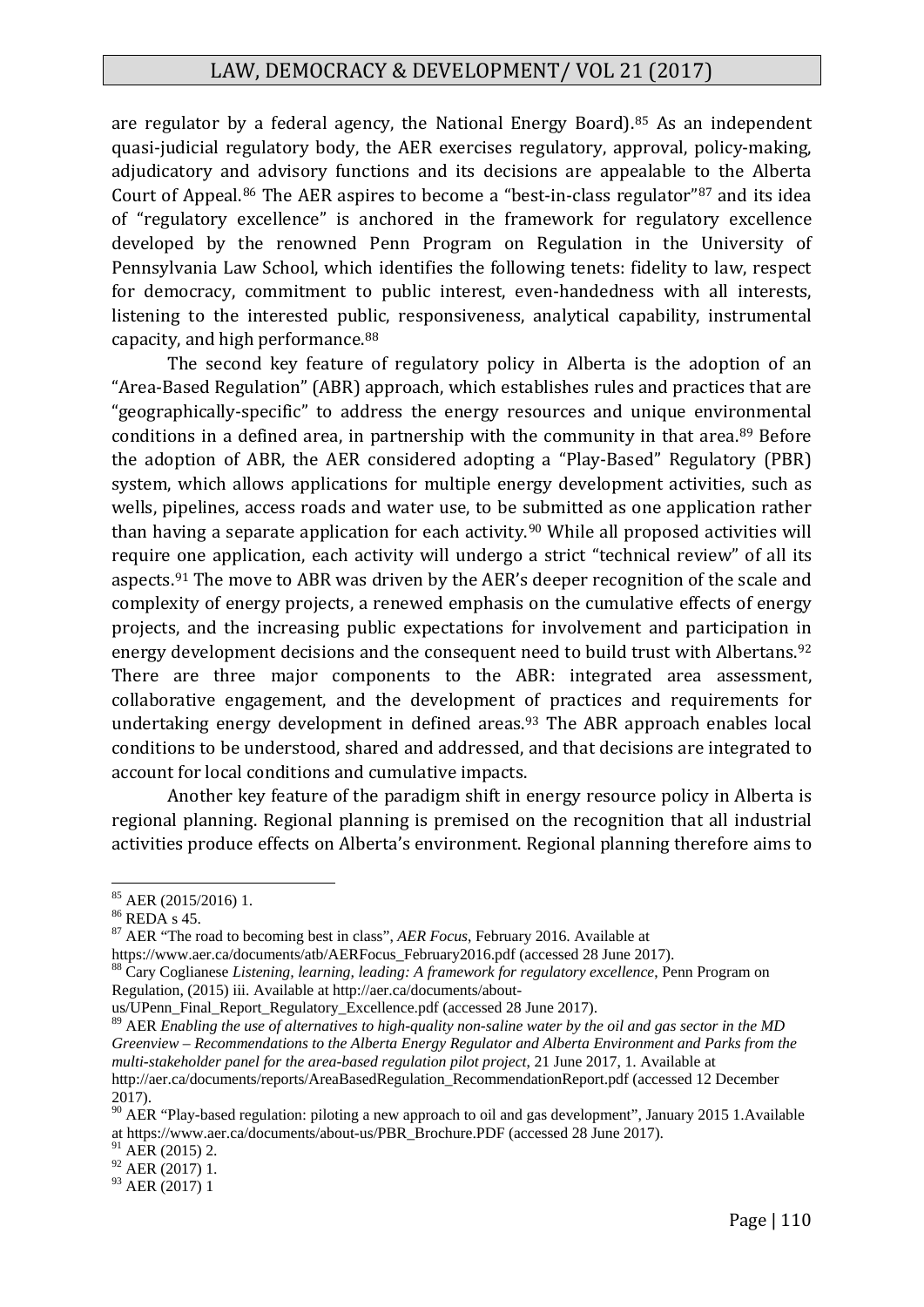create approval processes and standards that apply to an entire region as against piecemeal approval processes. An important aspect of this is the introduction of major changes to land use in Alberta through the creation of a framework to develop regional land use plans under the Alberta Land Stewardship Act, 2009 (ALSA).<sup>[94](#page-14-0)</sup> The REDA requires the AER to "act in accordance with … ALSA regional plans" and establishes administrative penalties for breach of a regional plan.[95](#page-14-1) Each regional plan will set the context for all land use decision-making in a region and will have the force of law after the plan is approved and gazetted by the government, such that any regulations, municipal bylaws, government policies and codes of practice inconsistent with the plan are void.[96](#page-14-2) The first land use plan (called the Lower Athabasca Regional Plan, which covers the area in which the oil sands are located) was developed in 2012 following years of consultation with residents of the area and experts regarding the socioeconomic and environmental impacts of the plan.[97](#page-14-3)

In sum, energy regulation in Alberta is characterized by three key policies: the creation of a single energy regulator, an "Area-Based" system of regulation, and regional planning. Two key ingredients are remarkable about Alberta's energy policy: (1) the recognition of the importance of mustering local support for energy projects and (2) the involvement of the public in the very process of formulating the policies. The independent agency approach to regulation has been a "permanent feature" of oil and gas regulation in Alberta for a long time.[98](#page-14-4) By separating the regulator from the political organs of government, the Alberta government seeks to ensure that approval decisions are not subject to political biases but based on an objective assessment of project proposals and the views of the affected public.

# **5.2. Environmental Impact Assessments (EIAs)**

A key feature of the governance regime for achieving sustainable oil sands development in Alberta is the requirement that oil sands projects be preceded by an assessment of their environmental impacts. An EIA is "the process of identifying, predicting, evaluating and mitigating the biophysical, social, and other relevant effects of development proposals prior to major decisions being taken and commitments made".[99](#page-14-5) Since the federal and provincial governments in Canada both share environmental protection authority, the EIA process for oil sands projects in Alberta is regulated by both federal and provincial laws. Federal involvement is required whenever a federal authority: (1) proposes a project; (2) provides financial assistance for a project; (3) transfers control of federal lands to enable a project to be undertaken; (4) exercises a regulatory authority(such as providing a permit, licence or approval) specified in the Law List

<sup>&</sup>lt;sup>94</sup> SA 2009 c A-26.8.

<span id="page-14-2"></span><span id="page-14-1"></span><span id="page-14-0"></span><sup>&</sup>lt;sup>95</sup> REDA ss 20 and 70.<br><sup>96</sup> Ingelson A & Nwapi C "Planning for the future: the development of new corridors for energy infrastructure in Alberta, Canada" (2014) 1(2) *UPES L Rev* 191–192.<br><sup>97</sup> Government of Alberta *Lower Athabasca regional plan 2012–2022*. Available at

<span id="page-14-3"></span>https://landuse.alberta.ca/LandUse%20Documents/Lower%20Athabasca%20Regional%20Plan%202012- 2022%20Approved%202012-08.pdf (accessed 28 June 2017).

<span id="page-14-5"></span><span id="page-14-4"></span><sup>99</sup> IAIA/Institute of Environmental Assessment "Principles of environmental impact assessment best practice" (January 1999) 2. Available at https://www.iaia.org/uploads/pdf/principlesEA\_1.pdf (accessed 18 July 2017).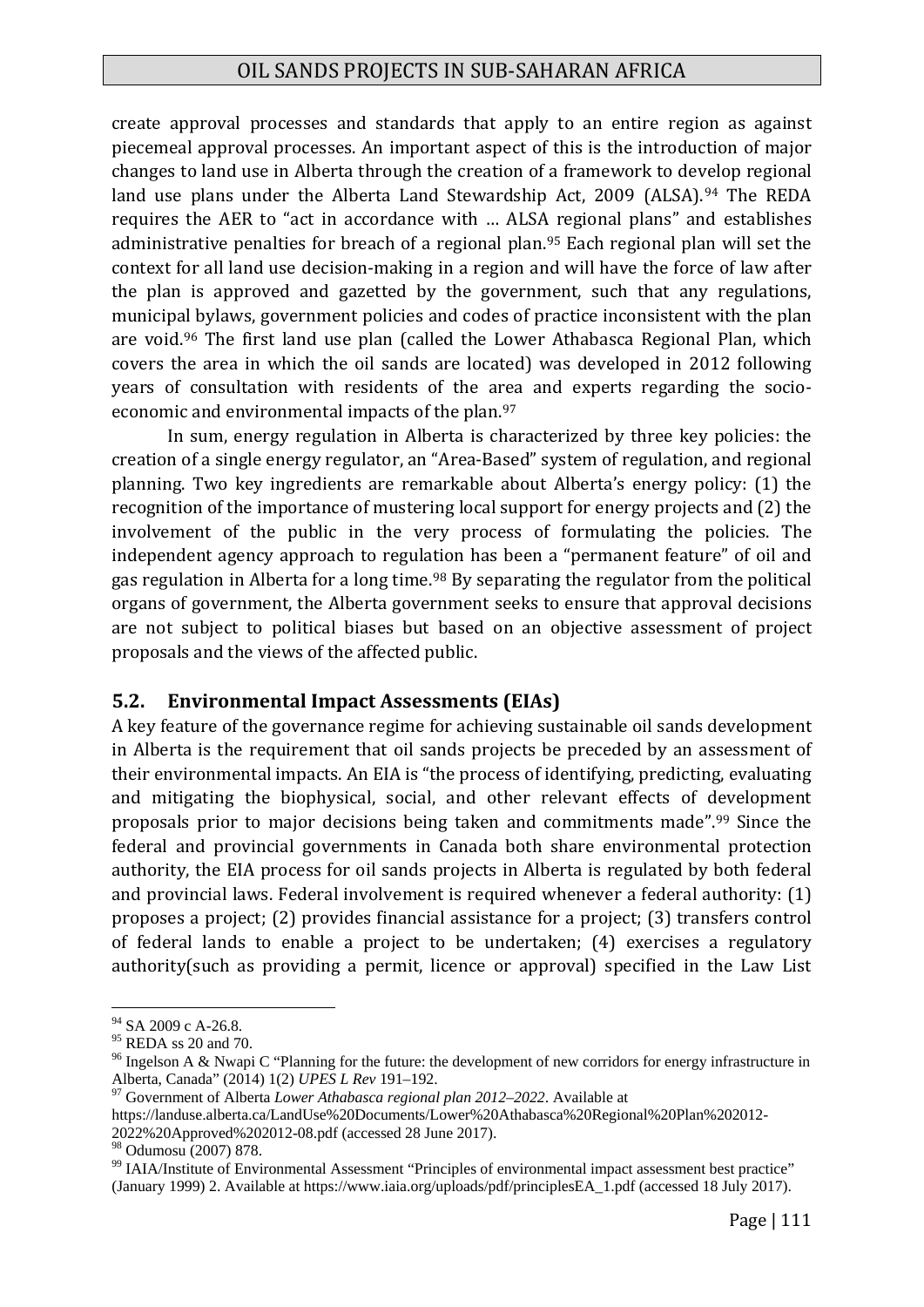Regulations, SOR/94-636 that enables a project to be carried out; or (5) if a project has trans-boundary or international effects.[100](#page-15-0) Since my focus is on the governance regime in Alberta, however – and due also to space constraints – I will focus on the EIA regime in Alberta and will introduce the federal process only to explain how overlaps between it and the provincial process can affect the operation of the EIA process in Alberta.

In Alberta, the principal EIA statute is the Environmental Protection and Enhancem[ent](#page-15-3) Act, 2000 (EPEA)<sup>[101](#page-15-1)</sup> and its accompanying regulations<sup>[102](#page-15-2)</sup> and guidelines.103 One of the key features of the EPEA is the adoption of a project-list approach to the determination of whether an EIA would be carried out.[104](#page-15-4) This approach establishes three categories of projects relating to EIAs: a mandatory list (under which an EIA must be carried out); a discretionary list (under which the Director decides whether an EIA is required ) and an exempt list (containing projects exempted from EIAs). Rather than analysing the substantive elements of the EIA process in Alberta, it is more useful for the purposes of this article to focus on current debates on the EIA process. Current debates centre mainly around the adequacy of opportunities for public participation, how to address overlaps between federal and provincial jurisdiction, the development of monitoring programs as part of the EIA process (especially for oil sands projects), and the consideration of cumulative effects. Public participation and inter-jurisdictional overlaps are more concerned than the last two issues with the legal structures of the EIA process and therefore will be my focus. Moreover, to avoid duplicating the discussion more appropriately reserved for the section on Aboriginal consultation, I will deal with public participation here very briefly.

Opportunities for public participation promote a "deliberative and collaborative approach to planning" and highlight "the importance of communication as a means of negotiating consensus solutions that capture the values of those participants," by bringing stakeholders into decision-making processes.[105](#page-15-5) There is a range of publics entitled to participate in decisions concerning oil sands development: Aboriginal peoples (whose participatory rights are traced to the Constitution), landowners, local citizens who meet statutory standing requirements, and Non-Governmental Organisations (NGOs) that meet "public-interest discretionary standing" requirements.[106](#page-15-6) To support full and effective participation of citizens, the Alberta government has established participant funding schemes for financially challenged

<span id="page-15-0"></span><sup>&</sup>lt;sup>100</sup> Environmental Law Centre "Fact sheet: Environmental assessments" (2007) 2-3. Available at http://elc.ab.ca/Content\_Files/Files/EnvironmentalAssessments.pdf (accessed 18 July 2017).<br><sup>101</sup> RSA 2000 c E-12 [EPEA].<br><sup>102</sup> Environmental Assessment (Mandatory and Exempted Activities) Regulation Alta. Reg. 111/93.<br><sup>102</sup> <u>.</u>

<span id="page-15-1"></span>

<span id="page-15-2"></span>

<span id="page-15-3"></span>*Management*, 28 July 2014. Available at

http://indigenous.alberta.ca/documents/First\_Nations\_Consultation\_Guidelines\_LNRD.pdf (accessed 18 July

<sup>2017).&</sup>lt;br>
<sup>104</sup> See Regulations Designating Physical Activities SOR/2012-147 6 July 2012.

<span id="page-15-6"></span><span id="page-15-5"></span><span id="page-15-4"></span><sup>&</sup>lt;sup>105</sup> Wanvik (2016) 522.  $\frac{106}{106}$  Lucas A "Canadian participatory rights in mining and energy resource development: the bridges to empowerment?" in Zillman D Lucas A & Pring G-R (eds) *Human rights in natural resource development: public participation in the sustainable development of mining and energy resources* (New York: Oxford University Press 2002) 307–308.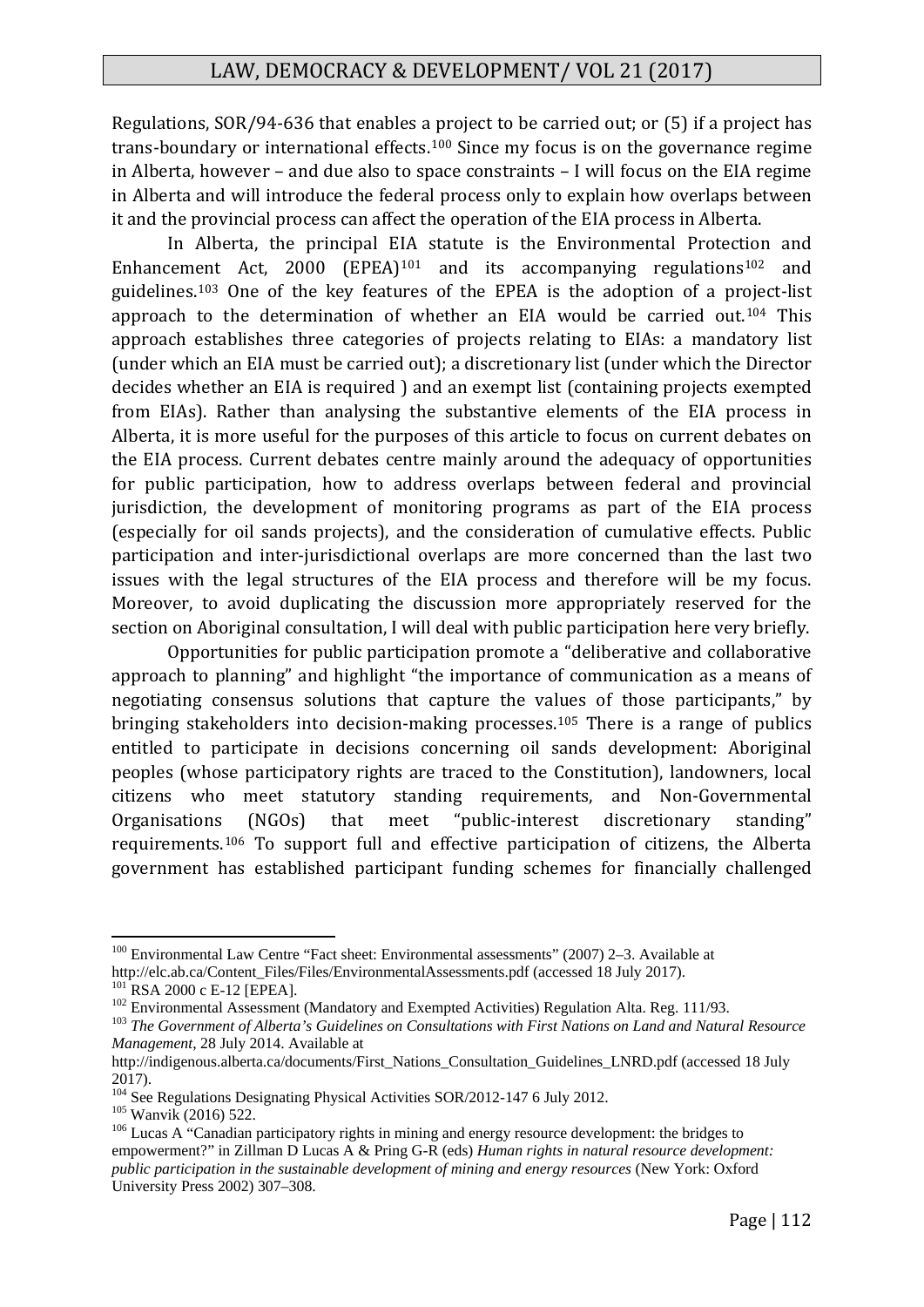affected publics.[107](#page-16-0) Such schemes enhance the public's access to justice and promote the acceptability of decisions.

Overlap and divergence between federal and provincial EIA processes sometimes lead to duplication, inter-jurisdictional conflicts, and litigation, which in turn produce costly and time-consuming project approval processes.[108](#page-16-1) The classical Canadian approach to resolving interjurisdictional conflicts is founded on the principle of "cooperative federalism".[109](#page-16-2) The co-operation techniques employed include the creation of federal-provincial agreements, the use of joint assessment panels, and delegation. While a joint panel allows the federal and provincial governments to coordinate the EIA process jointly, delegation allows one government to delegate the authority to carry out the assessment to the other government.[110](#page-16-3) The federal government's current attitude is to promote investment through expediting project approval processes,[111](#page-16-4) even if it means reducing federal involvement in EIA processes. This is achieved through the adoption of two principles: substitution and equivalency.

Substitution occurs when an EIA process, or an aspect thereof (such as public hearings), is replaced by another EIA process.<sup>[112](#page-16-5)</sup> Schematically, it occurs "where a law or process of one jurisdiction or agency 'A' is substituted for a law or process of jurisdiction or agency 'B' such that the application of A's law or process is deemed to be an application of B's law or process".[113](#page-16-6) Substitution thus allows one regime's process to replace another regime's process. Section 32(1) of CEAA 2012 allows for substitution of provincial processes for federal processes if the Minister considers a provincial process "an appropriate substitute[".](#page-16-8)[114](#page-16-7) The Minister, however, shall act only upon a request for substitution by a province.<sup>115</sup>

Equivalency occurs where the two legal regimes are deemed equivalent (ie, alike or comparable) to each other. The difference between substitution and equivalency is that under substitution, the application of the substituting law is deemed the application of the substituted law whereas no such deeming takes place under equivalency.[116](#page-16-9) Moreover, there is no need, under substitution, for the two regimes or processes to be equivalent to each other.[117](#page-16-10) Where the provincial process is considered by the federal Minister to be equivalent to the federal process, the federal process will

<sup>&</sup>lt;sup>107</sup> Aboriginal Consultation Levy Act 2013 c A-1.2 s 4.

<span id="page-16-1"></span><span id="page-16-0"></span><sup>&</sup>lt;sup>108</sup> Hickey GM, Brunet N & Allan N "A constant comparison of the environmental assessment legislation in Canada" (2010) 12(3) JEPP 316.<br>
<sup>109</sup> Mining Watch Canada v Canada (Fisheries and Oceans), [2010] 1 SCR 6 paras 24 & 25.<br>
<sup>110</sup> See Canadian Environmental Assessment Act 2012 (CEAA) ss 26(1) & 40.<br>
<sup>111</sup> Ingelson I "The n

<span id="page-16-2"></span>

<span id="page-16-4"></span><span id="page-16-3"></span>Association for Impact Assessment (IAIA) Conference, "Impact assessment: the Next Generation", Calgary, Canada, 13–16 May 2013 2. Available at

http://conferences.iaia.org/2013/pdf/Final%20papers%20review%20process%2013/The%20New%20Canadian

<span id="page-16-5"></span><sup>%20</sup>Environmental%20Assessment%20Act.pdf (accessed 18 July 2017).<br><sup>112</sup> Sinclair AJ, Schneider G & Mitchell L "Environmental impact assessment process substitution: experiences<br>of public participants" (2012) 30(2) *IAPA* 85

<span id="page-16-6"></span><sup>&</sup>lt;sup>113</sup> Kwasniak A "Environmental assessment, overlap, duplication, harmonization, equivalency, and substitution: Interpretation, misinterpretation, and a path forward" (2009) 20(1) *JELP* 72.<br><sup>114</sup> CEAA 2012 s 32(1).<br><sup>115</sup> CEAA 2012 s 32(1).<br><sup>116</sup> Kwasniak (2009) 72.<br><sup>117</sup> Kwasniak (2009) 72.

<span id="page-16-7"></span>

<span id="page-16-8"></span>

<span id="page-16-9"></span>

<span id="page-16-10"></span>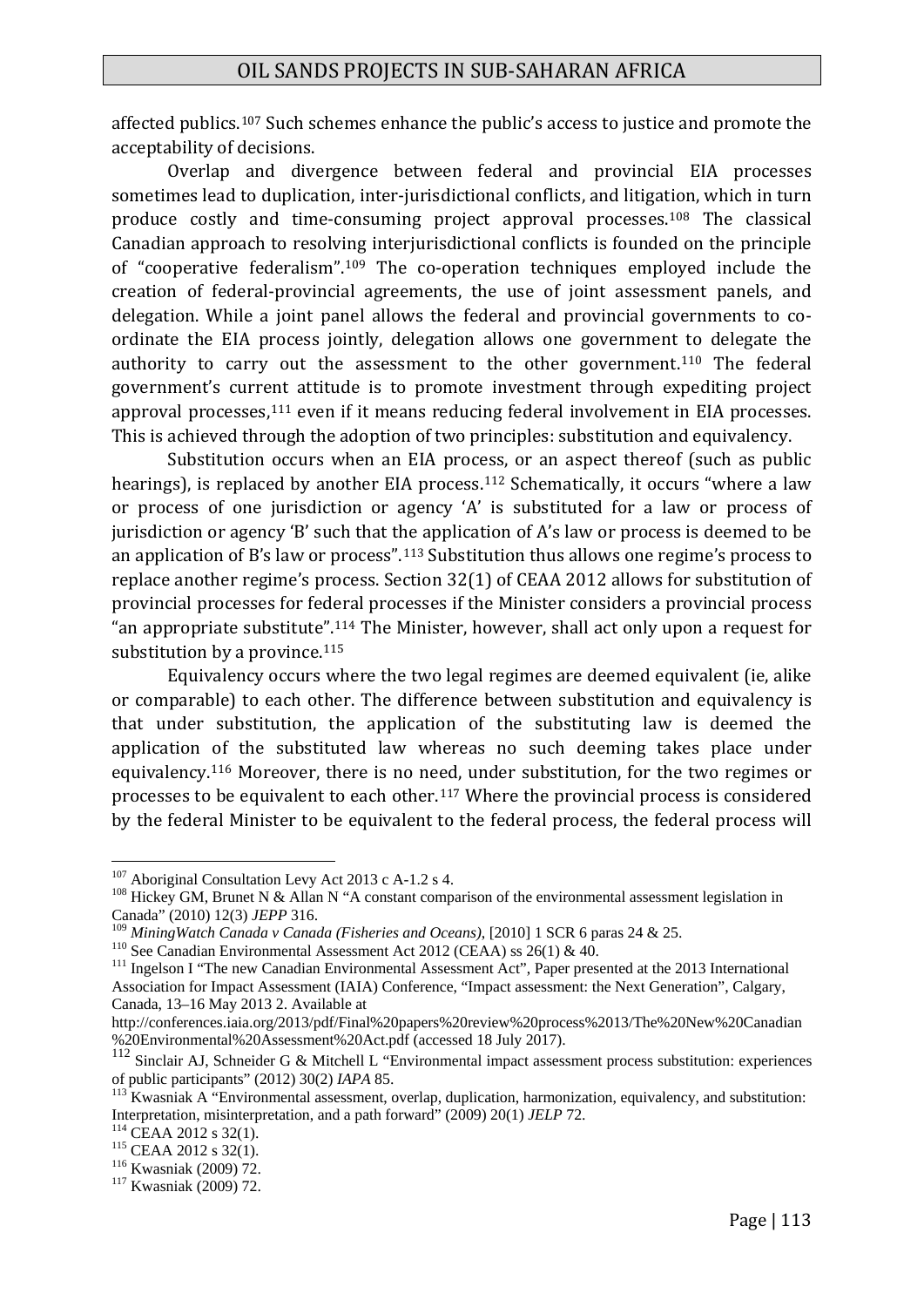not apply, whereas it does to an extent under substitution in that the Minister remains responsible for determining the likelihood of significant adverse environmental effects, using the EIA report prepared by the substituting provincial jurisdiction.<sup>[118](#page-17-0)</sup>

Many Canadian commentators believe that the federal process is more stringent than the Alberta process and that substitution and equivalency would promote a situation whereby only the Alberta process would apply, thus resulting in the application of a less stringent process.<sup>[119](#page-17-1)</sup> The problem with substitution and equivalency is that they seem to ignore the divergent mandates and areas of interest of different jurisdictional authorities.<sup>[120](#page-17-2)</sup> Provincial environmental and economic interests will, for instance, not always correspond to federal ones. Determining whether it is appropriate to substitute a provincial EIA process for a federal one where such a divergence exists would be difficult and may undermine the effectiveness of the process.[121](#page-17-3) Such divergences may prove significant for the outcome of the substitution or equivalency process and may lead to a lowering of standards.

## **5.3. Duty to Consult Aboriginal Peoples**

One of the most significant developments in energy regulation in Canada over the past decade is arguably the evolution of the duty to consult Aboriginal people in energy development. The duty to consult is founded on the Crown's fiduciary relationship with Aboriginal people and in "the honour of the Crown" which arises "from the Crown's assertion of sovereignty over an Aboriginal people and *de facto* control of land and resources that were formerly in the control of that people".[122](#page-17-4) The assertion of sovereignty gives rise to "an obligation to treat aboriginal peoples fairly and honourably, and to protect them from exploitation."<sup>[123](#page-17-5)</sup> The duty is also linked to the rights enshrined in section 35 of the Constitution Act, 1982, which recognizes and affirms "the existing aboriginal and treaty rights of aboriginal people in Canada".[124](#page-17-6) The principal purpose of the duty is "to advance the objective of reconciliation of preexisting Aboriginal societies with the assertion of Crown sovereignty".[125](#page-17-7) Its substantive component is "the duty to accommodate", ie, to "seriously consider" and "demonstrably integrate" Aboriginal concerns into a proposed decision or plan of action that may impact on Aboriginal rights or titles.<sup>[126](#page-17-8)</sup> The duty is triggered "when the Crown has knowledge, real or constructive, of the potential existence of the Aboriginal right or title and contemplates conduct that might adversely affect it".[127](#page-17-9) The basic test to be satisfied

-

<span id="page-17-9"></span><span id="page-17-8"></span><sup>126</sup> Mikisew Cree First Nation v Canada (Minister of Canadian Heritage) [2005] 3 SCR 388 para 64. <sup>127</sup> *Haida* para 35.

<sup>&</sup>lt;sup>118</sup> CEAA 2012 s 37(1).

<span id="page-17-2"></span><span id="page-17-1"></span><span id="page-17-0"></span><sup>&</sup>lt;sup>119</sup> See eg, Kwasniak (2009) 72.<br><sup>120</sup> Fitzpatrick P & Sinclair AJ "Multi-jurisdictional environmental impact assessment: Canadian experiences" (2009) 29 *EIAR* 258. <sup>121</sup> Sinclair, Schneider & Mitchell (2012) 87–91 have highlighted the divergence of approach to hearing

<span id="page-17-3"></span>proceedings by different regulatory bodies during EIAs.<br><sup>122</sup> Haida Nation v British Columbia (Minister of Forests) [2004] 3 SCR 511 para 32.

<span id="page-17-7"></span>

<span id="page-17-6"></span><span id="page-17-5"></span><span id="page-17-4"></span><sup>&</sup>lt;sup>123</sup> Mitchell v MNR [2001] 1 SCR 911 para. 9.<br><sup>124</sup> Behn v Moulton Contracting Company 2013 SCC 26 para 26.<br><sup>125</sup> Laidlaw D & Passelac-Ross M Alberta First Nations consultation and accommodation handbook, CIRL Occasional Paper #44 (March 2014) 4. Available at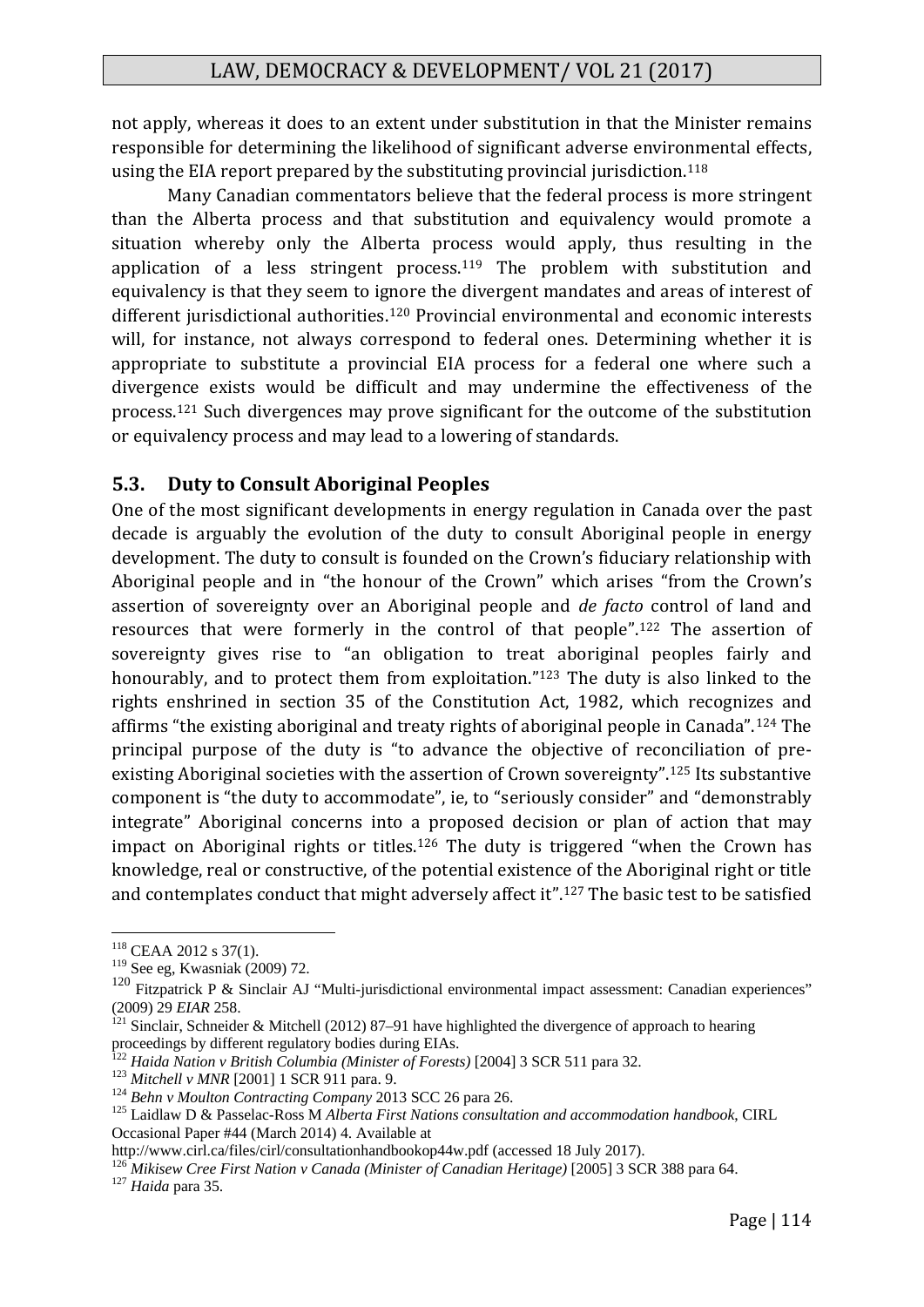is whether Aboriginal interests would be infringed upon. Once this test is met, the AER must carry out Aboriginal consultation.

The Canadian Supreme Court has made it clear time and again that the duty to consult Aboriginal peoples applies not only where regulatory decision-making may affect a recognized or existing Aboriginal right, but also where the affected right is merely inchoate in t[he s](#page-18-1)ense of having not yet been recognized.[128](#page-18-0) Those rights are "collective" in nature.129 However, an Aboriginal group can "authorize" a person to assert those rights on its behalf. In the absence of such an authorization an energy regulator must identify the affected Aboriginal group for the purpose of engaging in consultation. Given that identifying the affected Aboriginal people may be complicated where there are overlapping or disputed rights and claims between two or more Aboriginal peoples, regulators are encouraged to develop detailed policies and methodologies for consultation with Aboriginal peoples.[130](#page-18-2) Regulators are also encouraged to recognize that the duty to consult may not be fulfilled by merely granting affected Aboriginal peoples equal access to participate at any required hearings as is granted to non-Aboriginal parties, and that "individualized and specially tailored forms of consultation" may be required for Aboriginal peoples.[131](#page-18-3)

To the above ends the Alberta government has developed guidelines to "clarify the expectations of all parties engaged in consultation", to establish procedures to be followed in the consultation process, and to demonstrate how the Alberta government intends to fulfil its duty to consult Aboriginal peoples.[132](#page-18-4) The duty to carry out the procedural aspects of the consultation is in most cases delegated to project proponents – usually private companies.[133](#page-18-5) Studies show that this delegation is preferred by local stakeholders who would rather negotiate with companies than with governments due to a historical distrust they have for governments.[134](#page-18-6) This delegation of consultation responsibility is part of the governance innovation that grants an increased role to the private sector. The development of Alberta's Aboriginal consultation guidelines has, however, been criticized for involving very minimal engagement with Aboriginal peoples.[135](#page-18-7) While policy documents are not legislation, they do influence judicial interpretation of existing legislation.

Although the duty to consult Aboriginal peoples before development projects affecting them are undertaken does not give Aboriginal peoples the power to veto projects,[136](#page-18-8) Aboriginal organizations are a powerful force in oil sands development in Alberta. Their discontent with any proposed project can lead to lengthy litigation that

<sup>128</sup> *Delgamuukw v British Columbia* [1997] 3 SCR 1010 para 168. <u>.</u>

<span id="page-18-2"></span><span id="page-18-1"></span><span id="page-18-0"></span>*Levelandary 121 maid 62.*<br>
<sup>130</sup> Mullan DJ "Regulators and the courts: a ten year perspective" (2013) 1 *Energy Regulation Quarterly* 41.<br>
<sup>131</sup> Mullan (2013) 41.<br>
<sup>132</sup> Government of Alberta'' The Government of Alberta's

<span id="page-18-4"></span><span id="page-18-3"></span>and Natural Resources Management", 28 July 2014 1. Available at

http://indigenous.alberta.ca/documents/First\_Nations\_Consultation\_Guidelines\_LNRD.pdf (accessed 24 July 2017).<br> $133$  Government of Alberta (2014) 6.

<span id="page-18-7"></span><span id="page-18-6"></span><span id="page-18-5"></span><sup>&</sup>lt;sup>134</sup> Wanvik (2016) 521.<br><sup>135</sup> Laidlaw & Passelac-Ross (2014) 21–23.<br><sup>136</sup> *Haida* para 48.

<span id="page-18-8"></span>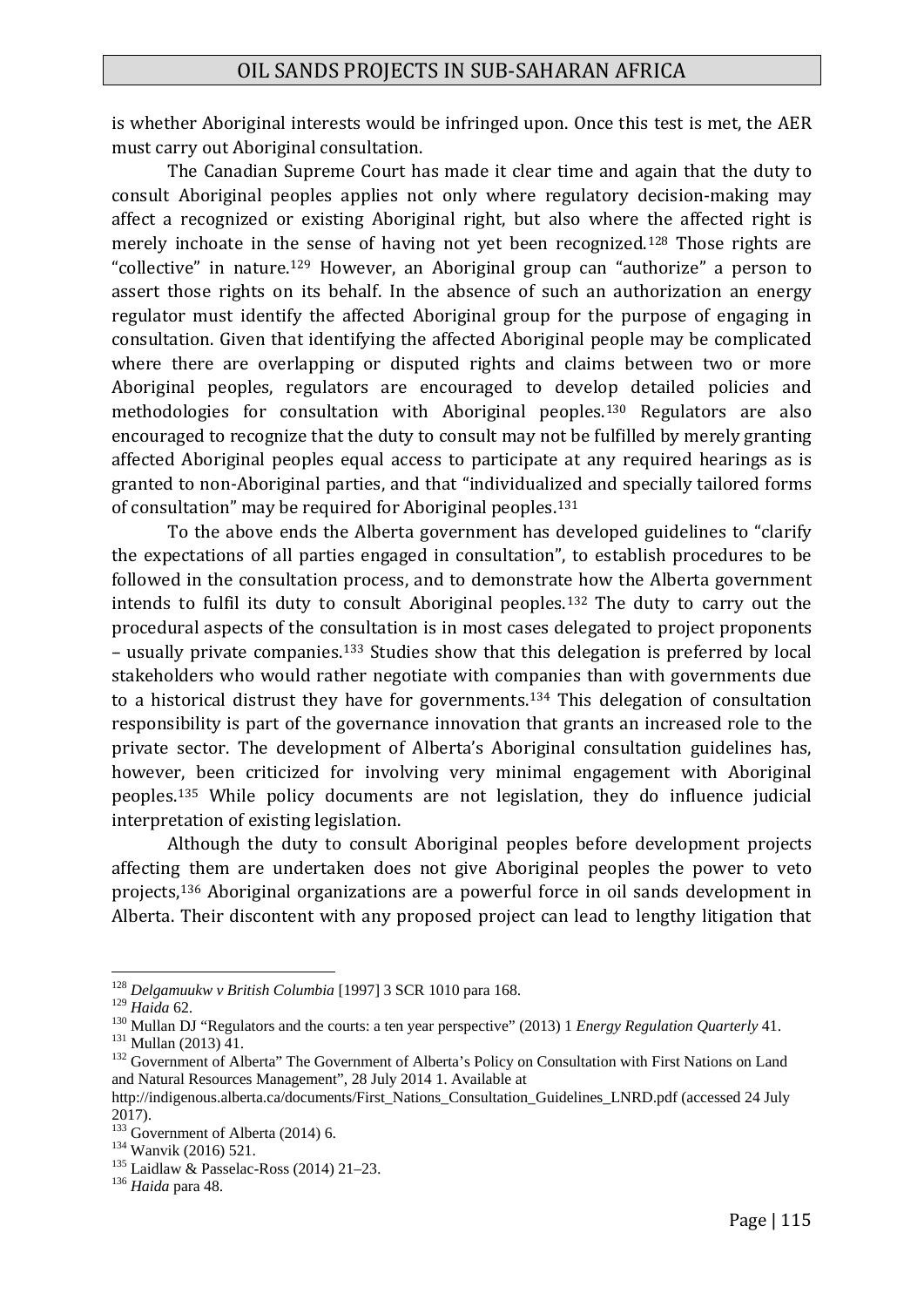can significantly delay the take-off of projects, if not stop them altogether.[137](#page-19-0) They have utilized their constitutionalized rights to redesign the legal landscape for energy development in Alberta and across Canada and gain some measure of control over what takes place on their traditional lands through a long series of judicial victories. Governments and the private sector are forced to find ways to adapt to the new legal realities created by each judicial victory. To enhance their capacity to consult with Aboriginal people and avoid disruptions with their projects most oil and gas companies in Alberta have established Aboriginal relations departments staffed by highly trained personnel to address Aboriginal issues and to monitor and track new legal and policy developments affecting Aboriginal people. Many have developed their own bestpractice practical guidelines for working with Aboriginal communities. The impact of these developments on Aboriginal people has been government and private sector support for Aboriginal entrepreneurship, job creation and other business opportunities for members of Aboriginal communities.[138](#page-19-1) These are established through impactbenefit agreements between Aboriginal communities and companies.

A major challenge to the implementation of the duty to consult in Alberta (and across Canada) is the achievement of what can be regarded as "meaningful consultation" – a term that defies definition – with a view to improving the relationship between the Alberta government and Aboriginal peoples. For the AER, which carries out the consultation process, the bottom line is to understand the varied ways that Aboriginal cultures and western cultures look at issues surrounding energy development and to see how the two world views can cohabit. While this remains difficult to achieve, there is evidence that progress has been made towards finding a connection between two different knowledge systems, which enables the AER to approach decision-making discussions with an improved understanding of how to create ethical spaces for the knowledge systems to thrive.[139](#page-19-2)

### **5.4. Impact Benefit Agreements (IBAs)**

IBAs are agreements made between Aboriginal communities and companies to establish a formal relationship between them to reduce the potential impacts of oil sands operations and to secure socio-economic benefits for the Aboriginal communities.[140](#page-19-3) Provisions that could be negotiated in IBAs commonly include: recognition of Aboriginal rights; payments to Aboriginal communities, opportunities for employment and training of members of Aboriginal communities, opportunities for economic development of Aboriginal communities; and environmental and cultural protection measures for

<u>.</u>

<span id="page-19-0"></span><sup>&</sup>lt;sup>137</sup> Coates K "First Nations engagement in the energy sector in western Canada", Paper prepared for the Indian Resource Council (June 2016) 17. Available at

http://www.irccanada.ca/sites/default/files/First%20Nations%20Engagement%20in%20the%20Energy%20Sect or%20in%20Western%20Canada.pdf (accessed 24 July 2017). <sup>138</sup> Coates (2016) 10.

<span id="page-19-1"></span>

<span id="page-19-2"></span><sup>&</sup>lt;sup>139</sup> See AER *Voices of understanding: Looking through the window*, 2 ed Calgary (November 2017). Available

<span id="page-19-3"></span>at https://www.aer.ca/documents/about-us/VoiceOfUnderstanding\_Report.pdf (accessed 13 December 2017). <sup>140</sup> Fidler C & Hitch M "Impact and benefit agreements: a contentious issue for environmental and Aboriginal justice" (2007) 35(2) *EJ* 50.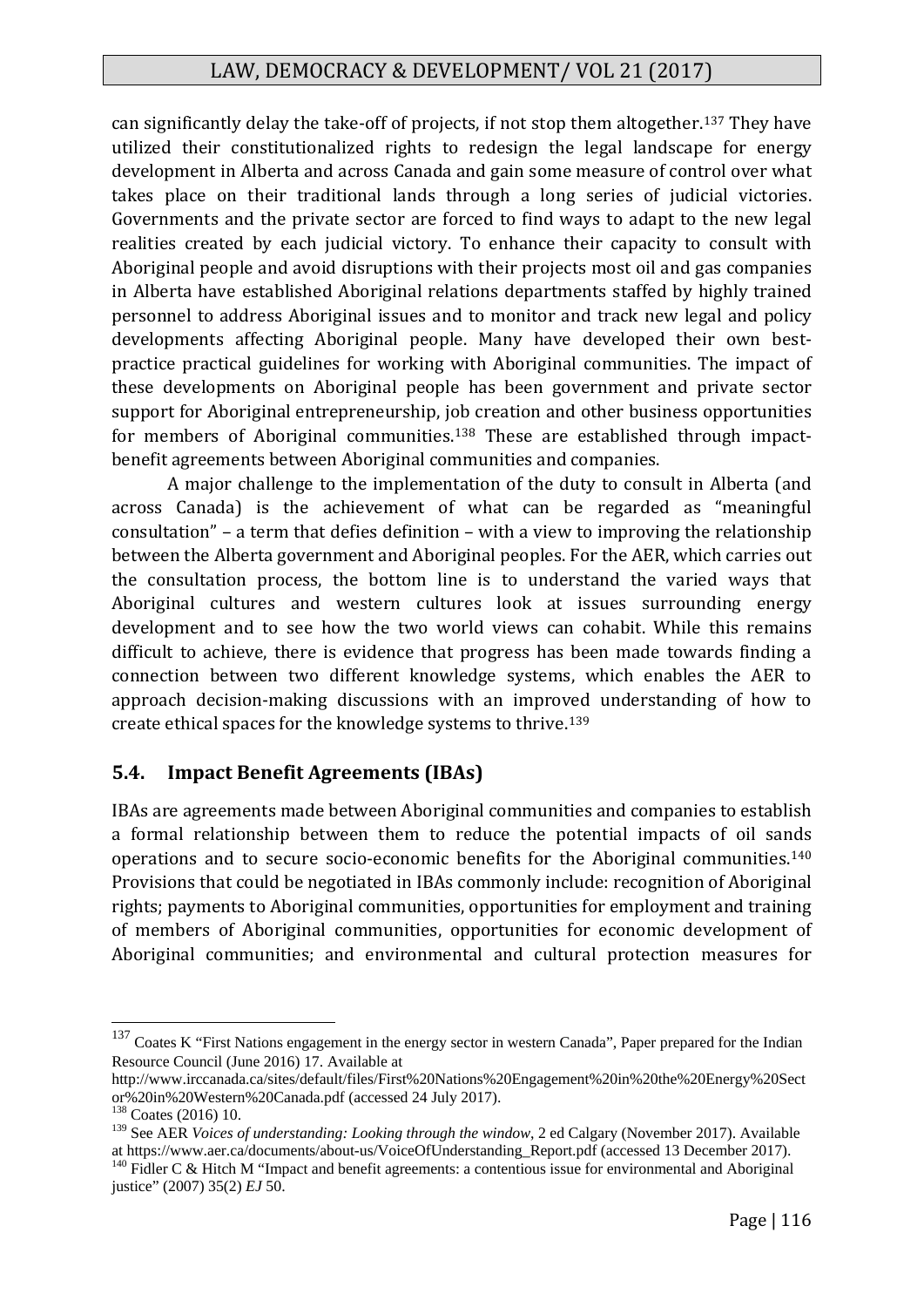Aboriginal communities.[141](#page-20-0) From the corporate perspective, the purpose of IBAs is "to secure long-term local supp[ort"](#page-20-2) for projects; $142$  thus, to enable the company to obtain the social licence to operate.143 IBAs are relatively new in Canada and "they illustrate that several types of agreements exist within the investment law regime that transcend the prominent state-investor contract and investment treaty models"[144](#page-20-3) and shift an important aspect of governance to the hands of communities and the private sector while the government plays the role only of facilitator.

In Alberta, although IBAs have become institutionalized in the oil and gas sector, they are mostly a voluntary arrangement between companies and Aboriginal communities without any legal foundation. The only exception relates to Métis lands. Although the government retains ownership of minerals, under an accord reached with the Métis people, it committed to promote Métis self-governance over Métis lands and shall not grant mineral rights to proponents until the developers have negotiated a development agreement with the Métis Settlements[.145](#page-20-4) Also, under section 8 of the Aboriginal Consultation Levy Act (ACLA), the Minister is authorised to require a project proponent to disclose information about an IBA it has entered into with any Aboriginal community. One of the purposes of this disclosure is to assist the government in determining the amount of grants to be provided to Aboriginal communities. Section 4 of ACLA also establishes a consultation levy fund to support Aboriginal communities to participate in consultation.

Although IBAs are believed to be increasingly popular in Alberta, the number of publicly known IBAs is negligible. A 2013 survey showed that only two IBAs were publicly known in Alberta, compared to 101 in Ontario, 37 in Saskatchewan, and 35 in British Columbia.[146](#page-20-5) While these numbers do not reflect the actual number of IBAs being negotiated, they send a negative message regarding transparency. The above survey noted that much development is occurring in the oil and gas industry in Alberta, but that the lack of legal requirements to disclose IBAs makes it difficult to track them.[147](#page-20-6) The lack of legislative mandates to negotiate them in the first place may also be influencing the willingness of parties to voluntarily disclose them.

Empirical studies on the effectiveness of IBAs are very limited. One study, which considered the effectiveness of 14 IBAs signed in the Northwest Territories of Canada, found that IBAs have "contributed to relationship-building, delivered benefits,

<span id="page-20-0"></span>Prno J, Bradshaw B & Lapierre D "Impact and benefit agreements: are they working?" (2010) 3. Available at 141

http://www.impactandbenefit.com/UserFiles/Servers/Server\_625664/File/IBA%20PDF/CIM%202010%20Paper %20-%20Prno,%20Bradshaw%20and%20Lapierre.pdf (accessed 18 July 2017). <sup>142</sup> Northern Development Ministers Forum (NDMF) *Priority project on sustainable resource development:* 

<span id="page-20-1"></span>*Benefits agreements in Canada's north* (August 2013). Available at http://www.nadc.gov.ab.ca/Docs/benifit-

<span id="page-20-2"></span><sup>&</sup>lt;sup>143</sup> Nwapi C "Legal and institutional frameworks for community development agreements in the mining sector in Africa" (2017) 4 *EIS* 203.

<span id="page-20-3"></span><sup>&</sup>lt;sup>144</sup> Odumosu-Ayanu IT "Governments, investors and local communities: analysis of a multi-actor investment contract framework" (2014) 15(2) *MJIL* 473.<br><sup>145</sup> See NDMF (2013) 13.<br><sup>146</sup> NDMF (2013) 21.<br><sup>147</sup> NDMF (2013) 21.

<span id="page-20-4"></span>

<span id="page-20-5"></span>

<span id="page-20-6"></span>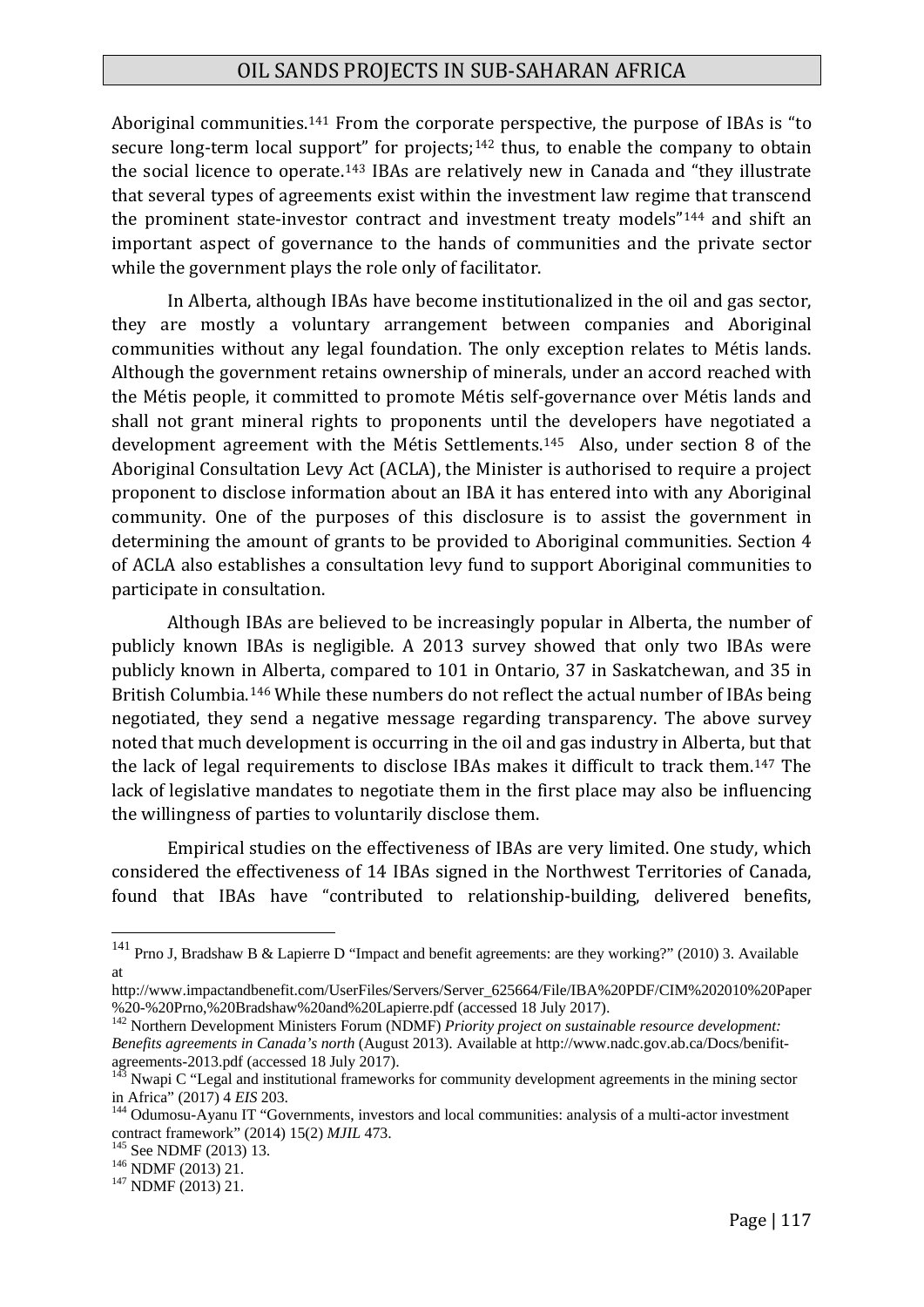contributed to capacity building, and enabled follow up in a way never afforded by [instruments like EIAs]".[148](#page-21-0) The study noted that not all IBA objectives were fully met due in large part to shortcomings in their negotiation and implementation and in managing community expectations.[149](#page-21-1)

In sum, although IBAs are often regarded as private contracts between the resource proponents and communities, when they are made a precondition to the granting of mineral rights, they become regulatory tools rather than mere private contracts. Legislatively mandated IBAs may have a greater potential to achieve the objectives of IBAs because they provide a greater assurance not only that IBAs will be negotiated but also that parties will abide by their pledges.

#### **5.5. Environmental Enforcement**

Numerous environmental offences arise from operations in the Alberta oil sands where substances that are harmful to the environment when improperly handled are frequently used. Enforcement of the offences is conducted under both federal and provincial laws, reflecting the shared environmental protection jurisdiction of both levels of government.[150](#page-21-2) Those laws contain both criminal and administrative penalties for violators. The violators range from small-size corporations to well-resourced multinational corporations, other organizations and individuals.[151](#page-21-3)

Most environmental offences in Alberta are described as "regulatory offences", "quasi-crimes" or "public welfare offences" which do not require proof of a criminal intent on the part of the accused.[152](#page-21-4) The main reason for creating such offences is not so much to punish the conduct in question as it is to promote compliance with the standard of conduct that the legislation or regulation seeks to uphold.[153](#page-21-5) Although such offences do not require fault on the part of the accused, a due diligence defence, which is to be established on a balance of probabilities, is always available to the accused.[154](#page-21-6) Such offences include commencing or continuing an activity without approval where an approval is required, release of substances without approval or in excess of what is permitted, lack of or inadequate clean-up of contaminated sites, failure to report violations, etc.[155](#page-21-7)

Alberta's environmental enforcement standards are said to be among the strictest in the world.[156](#page-21-8) Its method of enforcement takes four forms: administrative penalties, warnings, orders and criminal prosecution. Administrative penalties are

<sup>&</sup>lt;sup>148</sup> Prno, Bradshaw & Lapierre (2010) 9.

<span id="page-21-2"></span><span id="page-21-1"></span><span id="page-21-0"></span><sup>&</sup>lt;sup>149</sup> Prno, Bradshaw & Lapierre (2010) 9.<br><sup>150</sup>At the federal level, the principal statutes are the *Environmental Enforcement Act* SC 2009 c 14, the *Fisheries Act* RSC 1985 c F-14, and the *Migratory Birds Convention Act* SC 1994 c 22. At the provincial level the principal statutes are the EPEA and the *Water Act* RSA 2000 c W-3.<br><sup>151</sup> Nwapi (2013) 7.<br><sup>152</sup> R v Sault Ste Marie (City) [1978] 2 SCR 1299 1303.<br><sup>153</sup> Nwapi (2013)7.<br><sup>154</sup> EPEA s 229.<br><sup>154</sup> EPEA s 229.<br><sup>154</sup> Nwapi C "En

<span id="page-21-3"></span>

<span id="page-21-4"></span>

<span id="page-21-5"></span>

<span id="page-21-6"></span>

<span id="page-21-7"></span>January 2015 1.

<span id="page-21-8"></span><sup>&</sup>lt;sup>156</sup> Hudec AJ & Paulus JR "Current environmental regulations of the Alberta oil and gas industry and emerging issues" (1990) 20 *ALR* 173.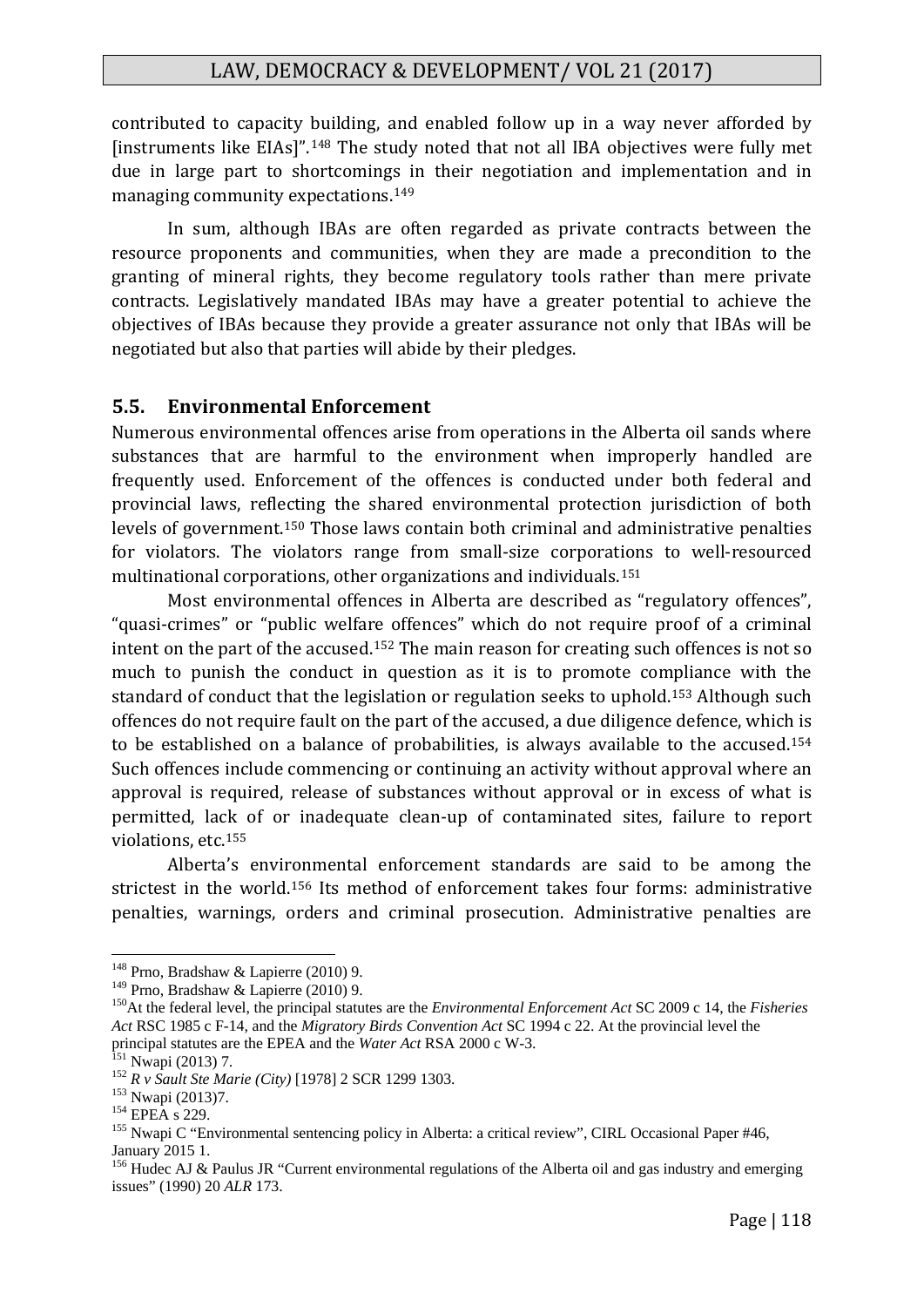monetary penalties that are assessed and imposed on a person by an environmental regulator without having recourse to the judicial process. They are used to address minor infractions with minimal impacts and they cannot be combined with criminal prosecution.[157](#page-22-0) The advantage is that they are a fast and cheap way of dealing with minor environmental infractions. Warnings, on the other hand, are issued to persons who violate environmental statutes or regulations to prompt compliance with the statutes or regulations. They form part of the compliance history of such a person.<sup>[158](#page-22-1)</sup> The infractions requiring warnings must be more minor than those calling for administrative penalties. When immediate action is required to avoid or stop an adverse environmental effect, orders are issued to the person whose action is required.[159](#page-22-2) The last enforcement method is criminal prosecution in a court of competent jurisdiction, which is reserved for more serious infractions.

Studies show that until about a decade ago environmental enforcement in Alberta, particularly through criminal prosecution, "was rather unsystematic", and that the Alberta government channelled its energies towards defending challenges to its implementation of its statutory environmental obligations by the environmental community.[160](#page-22-3) However, things have changed. Between 2008 and 2014, about 62 convictions were recorded from criminal prosecutions while about 197 administrative penalties were issued.[161](#page-22-4)

An important aspect of the enforcement culture in Alberta that merits consideration is sentencing. While fines and imprisonment can be imposed in environmental cases, imprisonment is seldom used and is reserved for more serious cases where it is necessary to apprehend the officers of a corporation to more "effectively address the root cause of the offence".[162](#page-22-5) Also, courts believe that in environmental cases the principles for the imposition of fines require a "special approach".[163](#page-22-6) As most environmental offences in Alberta are committed by oil and gas corporations many of which are well resourced, courts are instructed to imposed fines that amount to "more than a licensing fee for illegal activity or the cost of doing business",[164](#page-22-7) presumably to achieve the deterrence goal of sentencing. The maximum fines provided under the EPEA are high; however, the actual fine to be imposed depends on several factors, namely, the seriousness of the damage caused by the offence, the financial capability of the offender, the offender's degree of culpability, the offender's criminal history, and the offender's acceptance or rejection of culpability.[165](#page-22-8)

<span id="page-22-0"></span><sup>&</sup>lt;sup>157</sup> EPEA 273(3); Jillian Flett, "Administering environmental administrative penalties: Alberta's experience" (2000) 15(1) *News Brief*. Available at http://elc.ab.ca/Content\_Files/Files/NewsBriefs/Vol.15No.12000.pdf (accessed 19 July 2017).<br><sup>158</sup> Nwapi (2013) 15.<br><sup>159</sup> Nwapi (2013) 16. <u>.</u>

<span id="page-22-1"></span>

<span id="page-22-5"></span>

<span id="page-22-6"></span>

<span id="page-22-8"></span><span id="page-22-7"></span>

<span id="page-22-4"></span><span id="page-22-3"></span><span id="page-22-2"></span><sup>&</sup>lt;sup>160</sup> Nwapi (2013) 16.<br><sup>161</sup> Nwapi (2015) 14.<br><sup>162</sup> Nwapi (2015) 12.<br><sup>163</sup> R v Kenaston Drilling (Arctic) Ltd (1973) 41 DLR (3d) 252.<br><sup>164</sup> Terreco para 60.<br><sup>164</sup> Terreco para 60.<br><sup>164</sup> See R v Chem-Security (Alberta) Ltd *Ltd*, 2005 ABCA 141.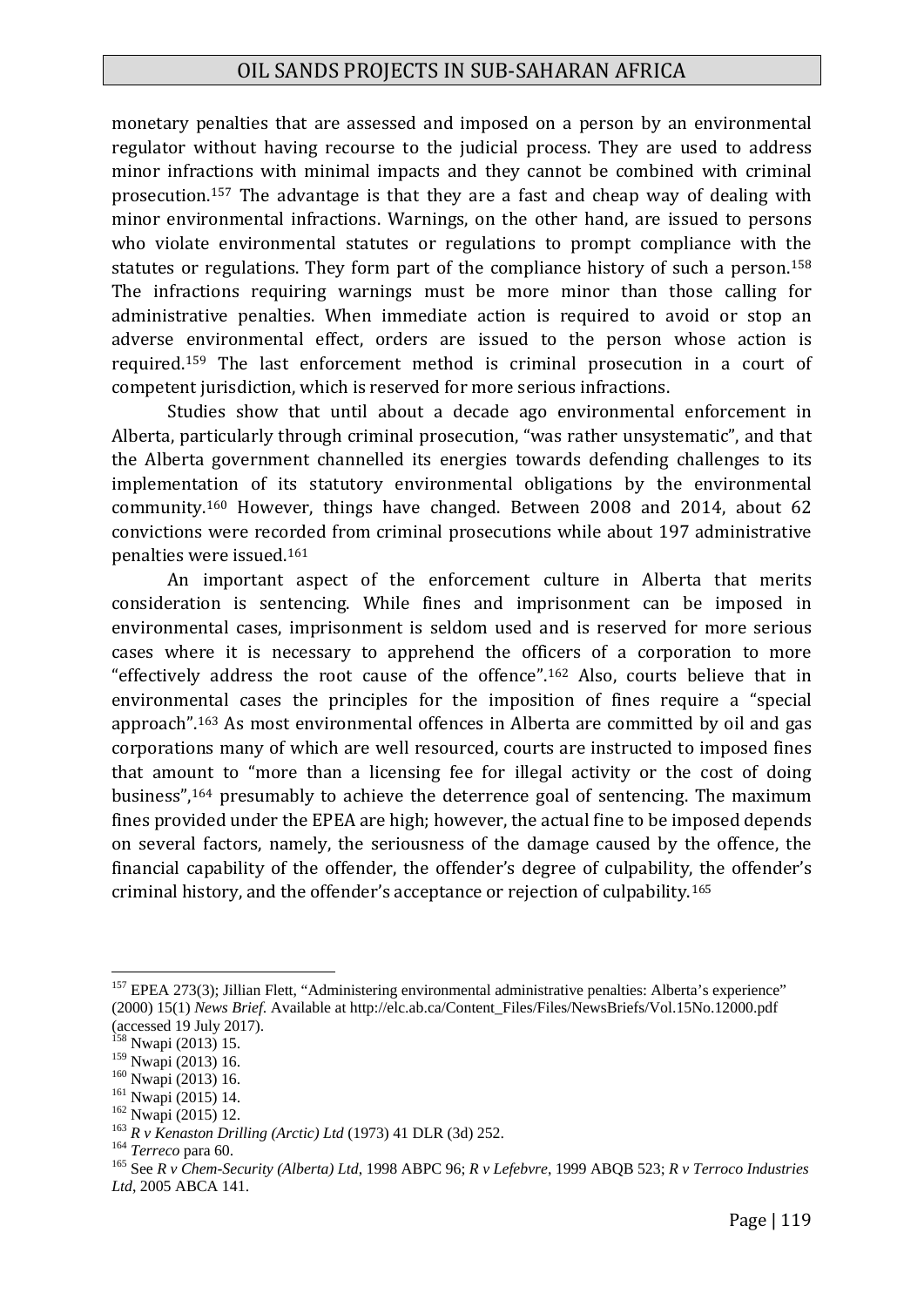Studies show a growing policy and legislative trend towards increased sentences in environmental cases.[166](#page-23-0) The federal Environmental Enforcement Act (EEA), enacted in 2009, established a minimum fine structure for serious environmental offences, increased the maximum payable for all offences, established a separate fine scheme for individuals, corporations and vessels, and provided for the doubling of fines for repeat offenders.[167](#page-23-1) The federal fine scheme is much higher than that under Alberta's EPEA. For instance, the EEA imposes a minimum fine of \$15,000 on individuals that commit more serious offences and a maximum fine of \$1 million (and/or imprisonment) whereas EPEA imposes a maximum fine of \$100,000 (and/or imprisonment) for comparable offences and does not establish any minimum. For large corporations indicted for more serious offences, the EEA creates a minimum fine of \$500,000 and a maximum fine of \$6 million whereas the EPEA creates a maximum fine of \$1 million for similar offences without establishing any minimum. However, even though the provincial fines are lower, the sentencing trend is increasingly towards moving closer to the maximum fines allowed – a race to the top rather than to the bottom.[168](#page-23-2)

In addition, instead of requiring that convicted offenders pay fines that go into government coffers, Alberta courts have adopted a creative approach that allows the court to order that fines be channelled to some cause that will be beneficial to the community, such as funding research projects dedicated to finding ways to improve the environment or to improve industry compliance with environmental regulations, or that the offender perform some service that can in some way correct the damage caused by the offence.[169](#page-23-3) This approach to sentencing is termed "creative sentencing". It is justified on several grounds: to let some good come from bad, to give the offender an opportunity to help others in the same industry to avoid committing the offence, rehabilitation of the damaged environment, desire for compassionate punishment, prison congestion, and "do-goodism".[170](#page-23-4) Creative sentencing was introduced in Alberta in 1993 under section 234(1) of the EPEA. Since then, it has become "a major insignia of sentencing policy in Alberta".[171](#page-23-5) Between 1996 and 2013, 56 per cent of all penalties in environmental cases were made up of creative sentencing.[172](#page-23-6)

For creative sentencing to be ordered, however, it must be clearly authorized by statute.[173](#page-23-7) Also, the contents of any proposed creative sentencing agreed between the Crown and the offender requires the approval of the Court, which must determine

<span id="page-23-0"></span><sup>&</sup>lt;sup>166</sup> See Chambers S & Semenchuk L "Trends in Alberta environmental enforcement: fines, fowl and fingerpointing", Paper delivered at the NEERLS Summit, Banff (2011) 11. Available at http://www.cba.org/cba/cle/PDF/ENV11 SemenchukChambers Paper.pdf (accessed 21 July 2017).

<span id="page-23-1"></span> $h^{167}$ BecklumbP "Legislative summary: Bill C-16: Environmental Enforcement Act", Parliamentary Information and Research Service (1 April 2009) 2. Available at

http://www.lop.parl.gc.ca/Content/LOP/LegislativeSummaries/40/2/c16-e.pdf (accessed 21 July 2017).<br><sup>168</sup> Nwapi (2015) 14.

<span id="page-23-3"></span><span id="page-23-2"></span><sup>169</sup> See *R V United Keno Hills Mine Ltd*, (1980) 10 CERL 43 (YTTC); *R v Syncrude Canada Ltd* (2010) ABPC 229; Ingelson A "Creative environmental sentences in the Alberta oil and gas industry", *The Negotiator* (February 2016) 2–6. Available at http://landman.ca/wp/wp-content/uploads/2016/02/Feb2016\_Negotiator.pdf

<sup>(</sup>accessed 21 July 2017). <sup>170</sup> Cryderman (2010); Czajkoski EH & Wollan LA, Jr "Creative sentencing: a critical analysis" (1986) 3:2 *JQ*

<span id="page-23-4"></span><sup>221.&</sup>lt;br> $171$  Nwapi (2013) 25.

<span id="page-23-7"></span><span id="page-23-6"></span><span id="page-23-5"></span><sup>171</sup> Nwapi (2013) 25. <sup>172</sup> Nwapi (2015) 25. <sup>173</sup> *R v Imperial Oil*, 1997 CanLII 952 (ONCA).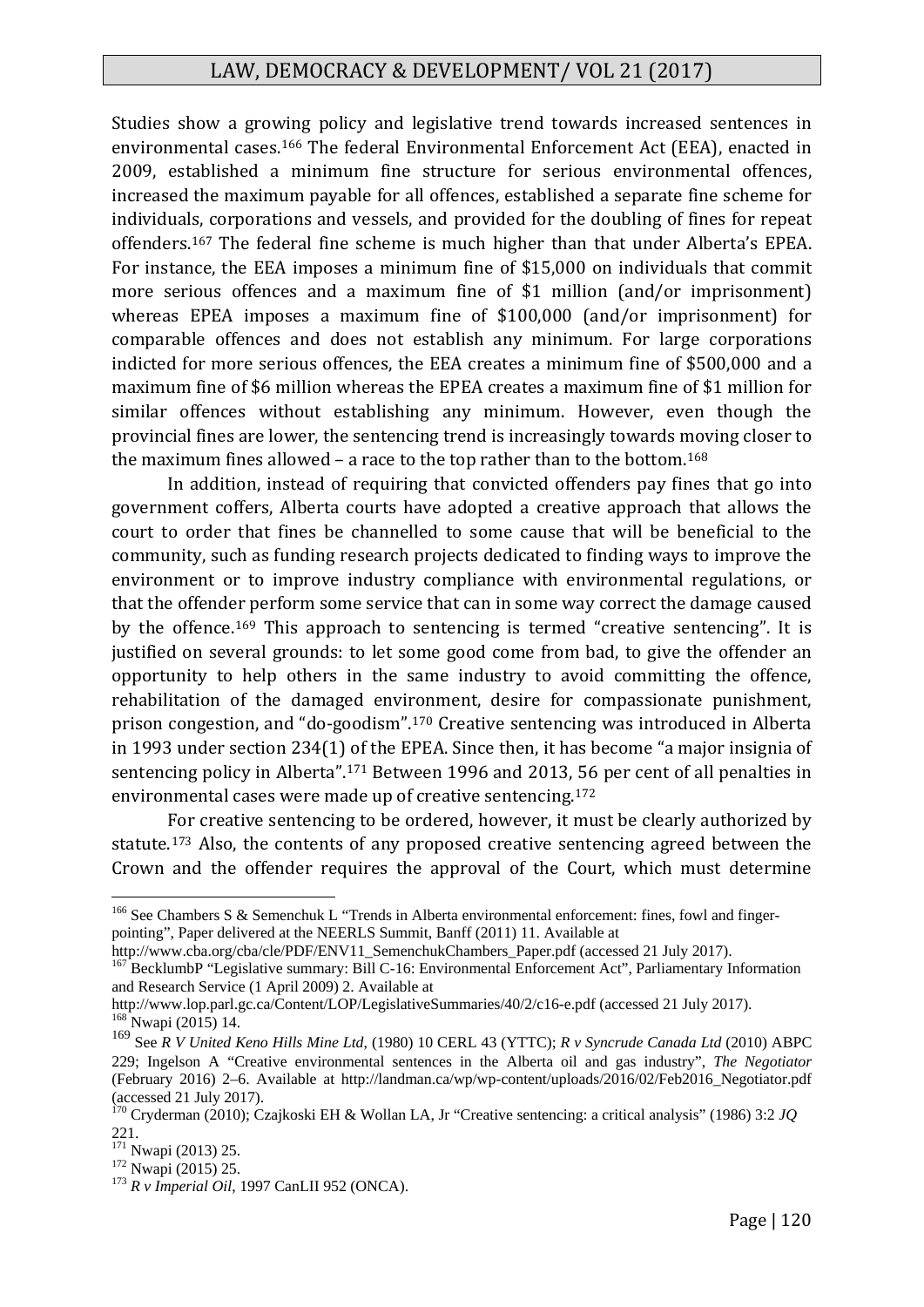whether the agreement is consistent with the purposes of the statute.<sup>[174](#page-24-0)</sup> The sentence could take a variety of forms, such as ordering the offender to publish the facts relating to the offence, an order for community service, ordering the offender to remedy the harm, ordering that fines be channelled to support scientific studies that seek to improve the state of the environment, ordering the offender to finance academic studies intended to promote good corporate behaviour relevant to the offence, etc.[175](#page-24-1)

There are established guidelines for issuing creative sentences, among which are the following: (1) the creative sentence must be in combination with the imposition of a traditional fine; (2) there must be a link between the offence and the project which the creative sentence is meant to fund, to enable the sentence to address the harm caused by the offence; (3) the beneficiary of the creative sentence must be the public, and the public within the locality of the offence must be the primary beneficiary; (4) conflict of interest between the offender and the recipient of the fund as well as between the latter and the Crown or investigating officer must be avoided; (5) the fund recipient must be a not-for-profit organization, such as NGOs, universities and research institutes; and (6) the expected result of the project must be "concrete, tangible and measurable".[176](#page-24-2) In addition, in determining the actual amount of a creative sentence, the Court is guided by the "totality principle", i.e., it must ensure that the cumulative sentence (the creative sentence and all other fines imposed) is not disproportionate to the offence.<sup>[177](#page-24-3)</sup> Ingelson has argued that creative sentencing contributes to a company's corporate social responsibility and is therefore one of the factors that encourage companies to participate in it.[178](#page-24-4)

While the trend towards routine use of creative sentencing is innovative and commendable, its effectiveness in Alberta has suffered some setbacks. The setbacks are caused by several factors, including: inadequate victim participation in the creative sentencing process, which has sometimes led to approval of projects that do not address legitimate victim concerns;[179](#page-24-5) sometimes absence of competent experts to design creative sentencing projects; and lack of adequate monitoring of the implementation of creative sentencing projects.[180](#page-24-6) Disagreements over the choice of projects to implement creative sentencing have also sometimes led to a compromise that produced projects

<span id="page-24-4"></span><span id="page-24-3"></span>

http://cirl.ca/files/cirl/allan\_ingelson-en.pdf (accessed 18 July 2017).

 $174$  McRory & Jenkins (2003).

<span id="page-24-1"></span><span id="page-24-0"></span><sup>&</sup>lt;sup>175</sup> See EPEA s 234(1); *R v Hillsight Vegetables Inc*, [2005] AJ No 1916; ESRD, Creative sentencing in Alberta: 2013 Report 11–14. Available at http://aep.alberta.ca/about-us/compliance-assurance-program/creative-

sentencing/documents/CreativeSentencingAlberta-2013.pdf (accessed 17 July 2017).<br><sup>176</sup> Alberta Environment and Sustainable Resource Development & Alberta Justice and Solicitor General,

<span id="page-24-2"></span>Creative sentencing in Alberta: 2012 Report 3. Available at

https://extranet.gov.ab.ca/env/infocentre/info/library/8831.pdf (accessed 18 July 2017).<br>
<sup>177</sup> R v Ewanchuk 2010 ABCA 298 para 15 (CanLII).<br>
<sup>178</sup> Ingelson A "Creative environmental sentences – the corporate perspective" the courtroom (III): sentencing and environmental offences, environmental education for judges and court practitioners, Dalhousie University, Halifax 21–22 February 2014 14. Available at

<span id="page-24-5"></span><sup>179</sup> Cryderman K "Paying the price: 'Creative sentencing' option angers family of wellsite victim", *Calgary Herald* (25 June 2010). Available at

http://www.calgaryherald.com/business/PAYING+PRICE+Creative+sentencing+option+angers+family+wellsit

<span id="page-24-6"></span><sup>&</sup>lt;sup>180</sup> Hughes EL & Reynolds LA "Creative sentencing and environmental protection" (2009) 19(2) *JELP* 125.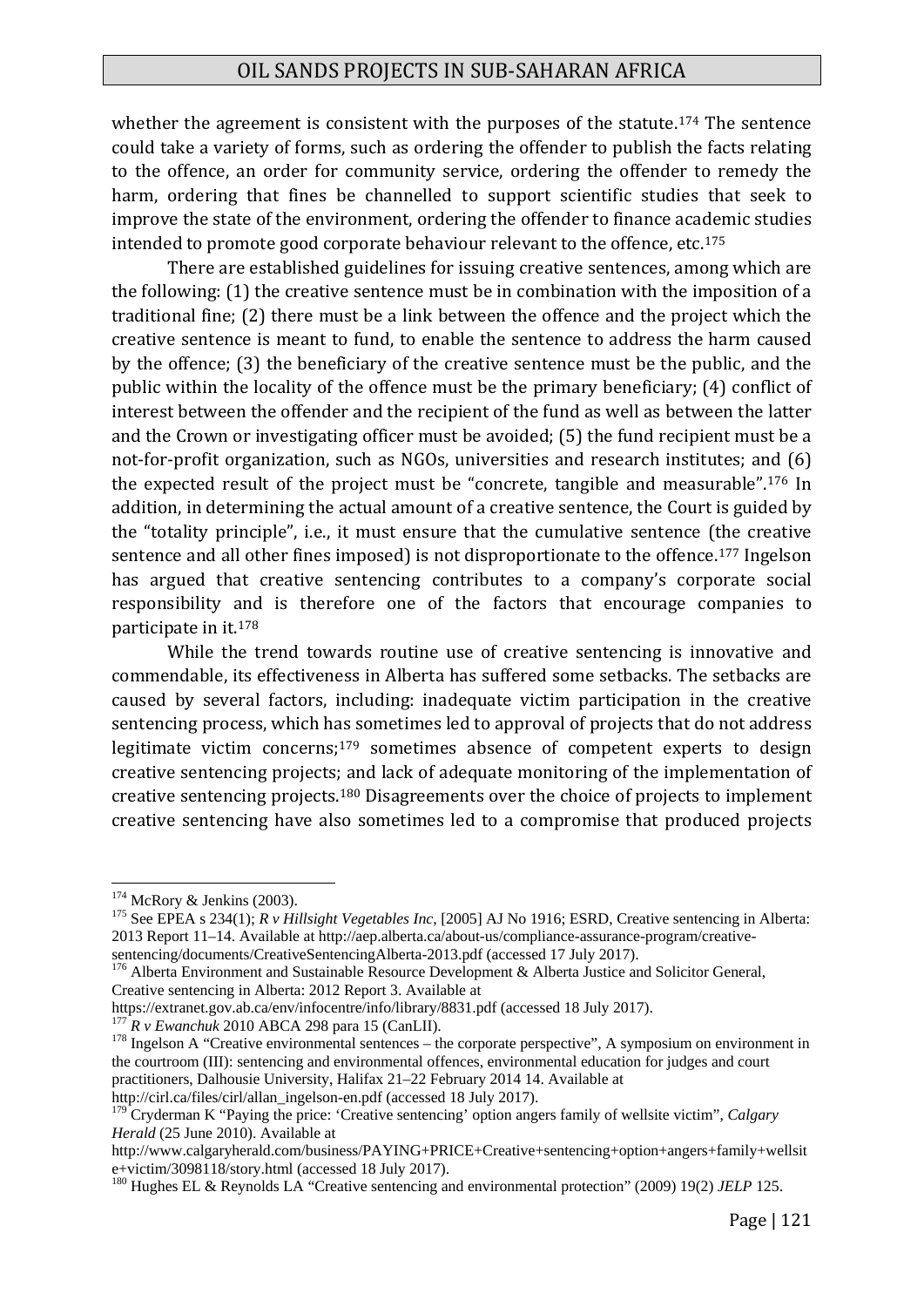that did not adequately advance the goals of the particular creative sentencing.[181](#page-25-0) Studies acknowledge, however, that the environmental prosecution unit of Alberta Justice has stepped up its monitoring and oversight of the implementation of creative sentencing projects.[182](#page-25-1)

Overall, environmental enforcement in Alberta reveals the expanded societal goals that the Alberta government seeks to achieve. They can be summarized as promotion of respect for the law, expression of societal disapproval of environmental crimes, and to provide some environmental benefits beyond mere remediation of the damaged environment. The polluter pays principle seems to be the overriding governing principle. The principle ensures that the costs of repairing damage done to the environment is borne by those responsible for the damage and not shifted to taxpayers.

# **6. PROPOSALS FOR TRANSPLANTING ALBERTA'S GOVERNANCE REGIME IN SUB-SAHARAN AFRICA**

## **6.1. Revisiting Legal Transplant Theory**

As noted in Section 2, legal transplant theory does not require that a foreign legal rule or regime be adopted wholesale, without modification. Instead, each importing jurisdiction is free to critically examine the foreign legal rule to determine what might be relevant to its own jurisdiction. This can be deduced from a combination of Watson's and Kahn-Freund's theories and from the modern views of legal transplant. Whether or not there are similarities between the adopting jurisdiction and the foreign jurisdiction, a legal transplant can still be successful if the adopting jurisdiction adopts a pragmatic and inward-looking approach, rather than a "legalistic spirit", that considers the adaptability of the foreign rule to its own local circumstances. Even if the rule "owes its existence…to a distribution of power" in its home jurisdiction unshared by the adopting jurisdiction,<sup>[183](#page-25-2)</sup> there are still lessons for the adopting jurisdiction, even if it is only to learn about the spirit of the rule. I must thus reiterate that socio-political differences between Alberta and Sub-Saharan Africa – which certainly exist – do not render a legal transplant of Alberta's governance regime for oil sands development impossible in Sub-Saharan Africa.

### **6.2. What Can Sub-Saharan Africa Transplant from Alberta?**

The first step is perhaps the development of a sustainable development strategy that accounts for the nature of oil sands development. None of the Sub-Saharan African countries with oil sands deposits mentioned in this article has an official sustainable development strategy, the only likely exceptions, however, being Nigeria and Madagascar. Nigeria's 2009 Vision 20:2020 may be regarded as representing its official sustainable development strategy; however, a look at Vision document reveals that the

<span id="page-25-0"></span><sup>&</sup>lt;sup>181</sup> Nwapi (2013) 31.

<span id="page-25-2"></span><span id="page-25-1"></span><sup>&</sup>lt;sup>182</sup> Nwapi (2013) 31.<br><sup>183</sup> Kahn-Freund (1974) 12.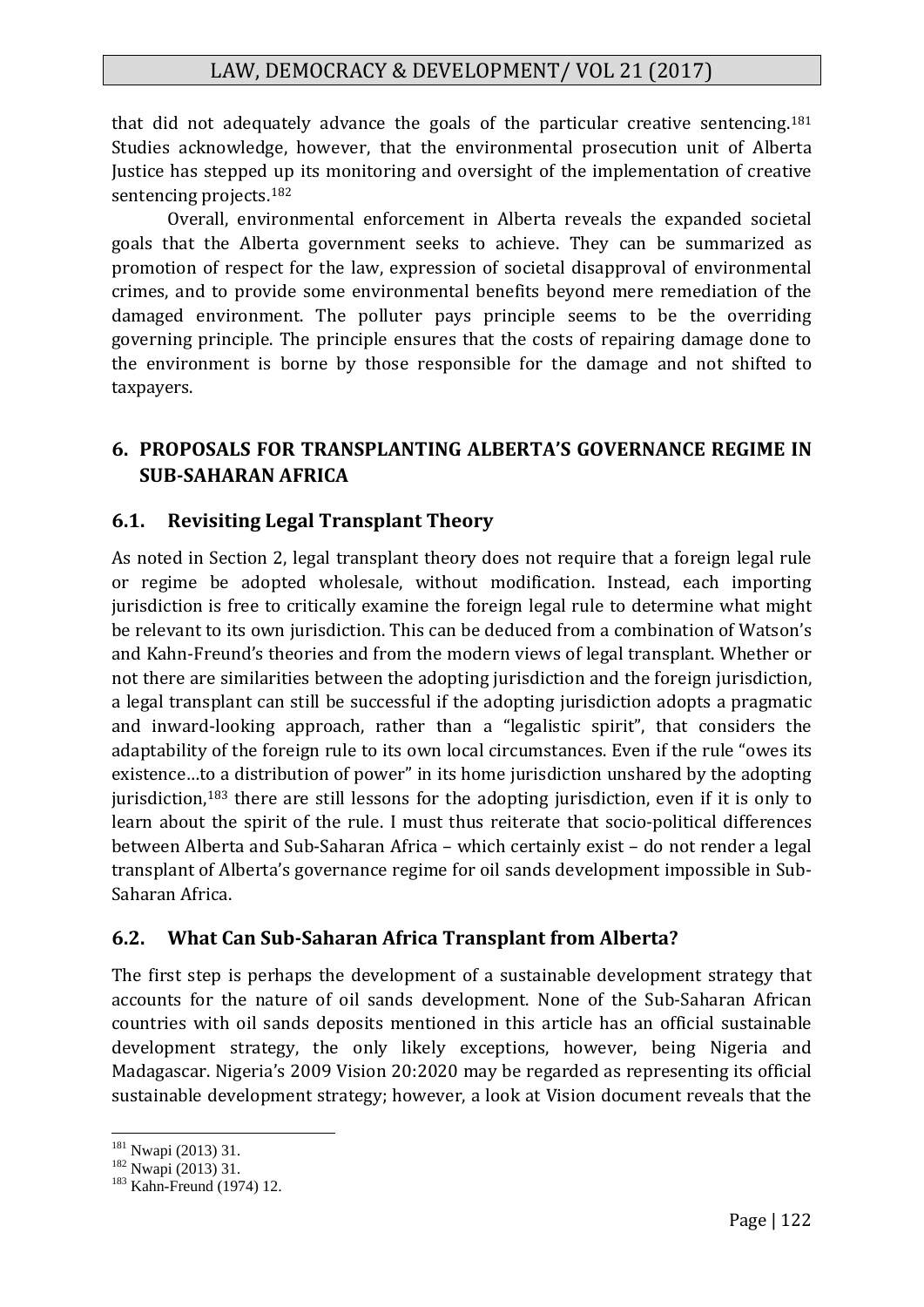economic aspects of sustainable development are much more strongly emphasised than the socio-environmental aspects. Madagascar has two processes in place that could be regarded as equivalent to a sustainable development strategy: the National Environmental Action Plan, launched operationally in 1991, and the Poverty Reduction Strategy Paper of 2003. Madagascar's strategy, however, was formulated when oil sands development had not yet come into the picture, meaning that the capacity of that strategy to deal with sustainable development issues surrounding oil sands development is called into serious question. A review of that strategy is necessary to update it to the new realities and challenges. The principles informing the Alberta sustainable development strategy can be considered in its development. In addition, Sub-Saharan African countries should consider establishing a legal framework for its sustainable development strategy, which would establish implementation machinery for the strategy, with clear lines of responsibility. The use of a legal framework would give greater assurance that the strategy would be implemented.

Secondly, Alberta's approach to administrative agency regulation is based on two key principles: independence and one-stop shop. This is the very opposite of what obtains in Sub-Saharan Africa. Multiplicity of regulatory agencies creates regulatory murkiness (due to potential overlaps of functions) and investment bottlenecks (due to delays caused by efforts to meet the requirements of each of the regulators and to clear confusions created by functional overlaps) and has been found to be a major obstacle to investment in Sub-Saharan Africa.<sup>[184](#page-26-0)</sup> However, a single-regulator system expedites project approval processes, eliminates waste, and ensures a single-minded approach to regulation – factors that boost investment. The value of an independent regulator "lies in its potential contribution to expertise in regulating oil and gas activities and a clear separation between government's responsibilities as proprietor [of the resources] and as regulator".[185](#page-26-1) By contrast, when a regulator is not independent of the government, it can lead to implementation failure because, given the thinness of the dividing line between the private and public sectors, the economic interests of government officials could easily coincide with those of businesses.[186](#page-26-2) This has been identified as a major bane of development in Sub-Saharan Africa, one that goes hand in glove with corruption.[187](#page-26-3)

Perhaps the most important lesson to be learnt from the governance regime for oil sands development in Alberta is the adoption of a deliberative and collaborative approach to policy-making, planning and decision-making. This approach is aimed at promoting dialogue not only between resource developers and the public but also with

<span id="page-26-0"></span><sup>&</sup>lt;sup>184</sup> See eg, USAID "Madagascar environmental threats and opportunities assessment  $-$  2014 update" 72. Available at www.usaidgems.org/Documents/FAA&Regs/FAA118119/Madagascar2014.pdf (accessed 18 July 2017); Ingelson A & Nwapi C "Environmental impact assessment for oil, gas and mining projects in Nigeria: a

<span id="page-26-1"></span>critical analysis" (2014) 10:1 *LEADJ* 54. <sup>185</sup> Odumosu (2007) 898.

<span id="page-26-2"></span><sup>&</sup>lt;sup>186</sup> Ikpeze NI, Soludo CC & Elekwa NN "Nigeria: the political economy of the policy process, policy choice and implementation" in Soludo CC, Ogbu O & Chang H (eds) *The politics of trade and industrial policy in Africa: forced consensus?* (Trenton: Africa World Press 2004) 345.

<span id="page-26-3"></span> $187$  Nwapi C "Enhancing the effectiveness of transparency in extractive resource governance: a Nigerian case study" (2014) 7(1) *LDR* 38.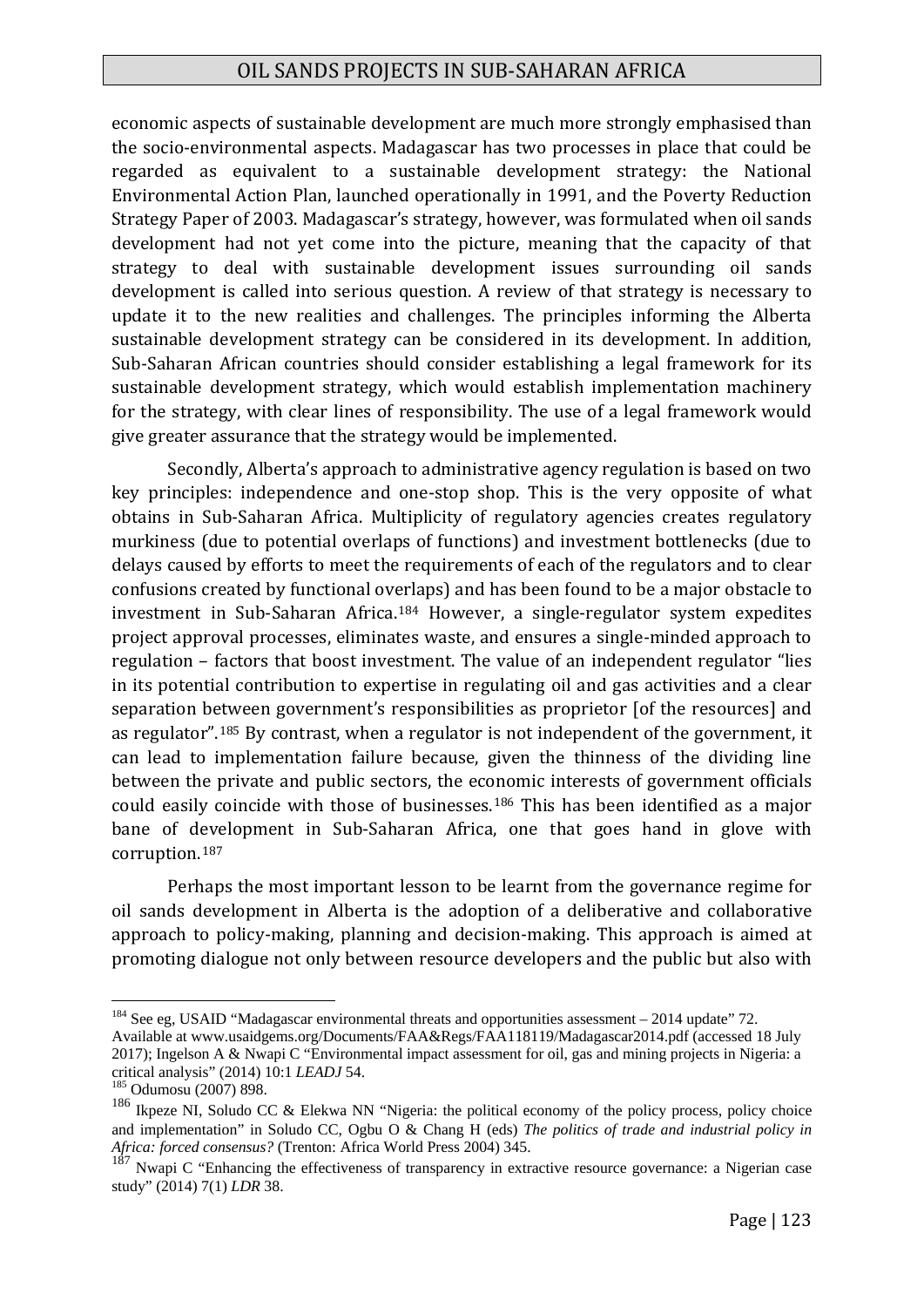the energy regulator, with a view to building consensus on vital issues affecting stakeholders. The major locale of this deliberation is the EIA process. Although Aboriginal consultation in Alberta has a colonial and constitutional history and has followed the evolution of environmental democracy in Canada, it is not entirely alien to the present situation in Sub-Saharan Africa given the presence of legal provisions for public participation in EIA laws for resource projects in Sub-Saharan Africa. However, these provisions are not nearly as developed as in Alberta, particularly regarding Aboriginal consultation which enjoys strong constitutional protection. While there are no Aboriginal (or indigenous) peoples in the Sub-Saharan African countries mentioned in this article – as that term is understood in Canada – the local communities where oil sands development activities occur in those countries may be facing problems akin to those faced by Aboriginal peoples in Canada. Those problems include alienation from their traditional lands and disruption of their traditional means of livelihood. Sub-Saharan Africa can learn from Canada's highly evolved system of Aboriginal consultation to strengthen the participation of local communities impacted by oil sands development. The creation of a participant funding scheme to "level the playing field" for all participants by enhancing the ability of the communities to participate in those processes should be considered, as studies show that this is a major obstacle to effective public participation in most of Sub-Saharan Africa.[188](#page-27-0)

Furthermore, there are good reasons for centralised decision-making in oil and gas development. In Sub-Saharan Africa, as in Alberta, where oil and gas resources are owned by the public rather than by individuals or sections of the public, the entire public has a legitimate claim to share in the benefits flowing from the resources and therefore to the collective management of the resources. This ensures consistency of regulatory standards regardless of the location of the resources.[189](#page-27-1) It also ensures that local or sectional interests do not trump collective interests. However, some degree of local governance seems appropriate given that the locality where the development activities occur is usually disproportionately impacted by the negative externalities of such activities. Governments at the local level are in a better position than national governments to deal with local concerns.[190](#page-27-2) Although local governance of oil and gas resources in Alberta is, from a legal perspective, very limited, my earlier analysis shows that a consciously moulded good faith relationship and commitment, outside the legal sphere, between the provincial government and municipalities would improve project approval processes in a way that gives municipalities a greater voice in oil and gas decision-making. The encouragement of IBAs is one way in which the province ensures that local Aboriginal communities participate in decisions regarding how to address the impacts of oil sands development. This approach is however not foreign to Sub-Saharan Africa, where Community Development Agreements – which are akin to IBAs – are becoming prevalent in mineral development.[191](#page-27-3) In Nigeria, they are even mandated by the Minerals and Mining Act, 2007. What will make the difference is how well the

<span id="page-27-0"></span><sup>&</sup>lt;sup>188</sup> See Nwapi C "Governance considerations relating to social impact assessments for mining development in African communities" (2015) 17(2) *JEAPM* 19.

 $189$  Vlavianos & Thompson (2010) 56–57.

<span id="page-27-2"></span><span id="page-27-1"></span><sup>&</sup>lt;sup>190</sup> Vlavianos & Thompson (2010) 56–57.

<span id="page-27-3"></span> $191$  See Nwapi (2017).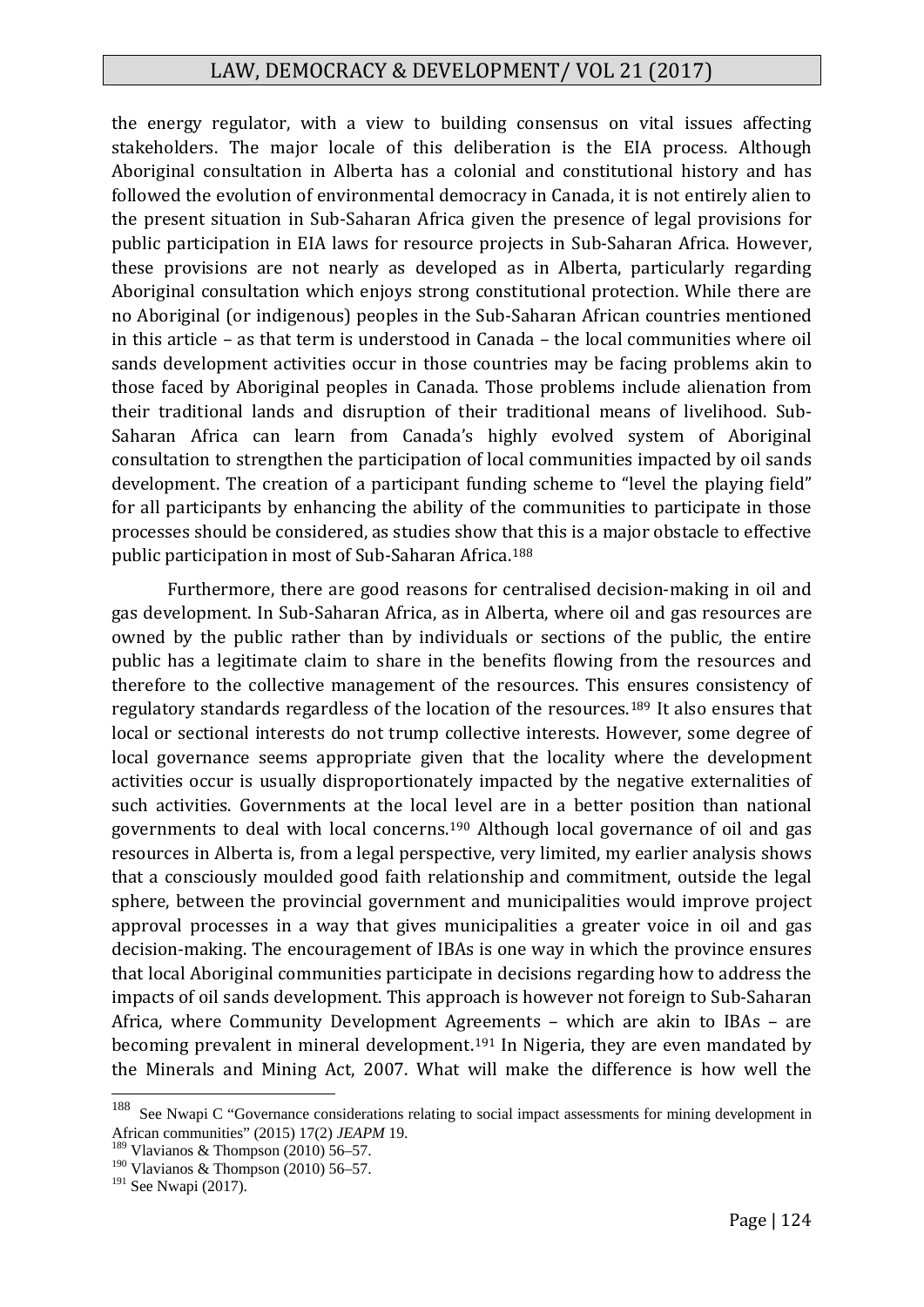government supports the communities to negotiate such agreements effectively. Alberta's participant funding scheme – which is not popular in Sub-Saharan Africa – might be relevant to Sub-Saharan African countries.

Lastly, Alberta has not only devoted substantial resources to enforcement of environmental laws but has developed a creative approach to environmental sentencing to ensure that some societal good emanates from environmental violations. I do not consider it realistic though that Sub-Saharan African countries would be as stringent in environmental enforcement as Alberta, given that they are developing economies in dire need of foreign direct investment (FDI) while Alberta is a developed economy. As developing economies, they do not possess adequate negotiating power to demand strict compliance with environmental laws while at the same time attracting investment. However, within the negotiating space available to them, they certainly have the capacity to employ the creative approach Alberta is utilizing in environmental sentencing to promote greater environmental stewardship. As their economy grows and reliance on FDI declines, they will correspondingly tighten their environmental enforcement.

### **7. CONCLUSION**

The unconventional nature of oil sands development comes with its own governance challenges. Those challenges are likely to be very significant for Sub-Saharan Africa, a region that is still struggling to grapple with the challenges posed by conventional oil development despite several decades of experience. To develop the resources in a sustainable manner, Sub-Saharan Africa must strive to put its governance houses in order before embarking on actual exploitation of the resources. Given its inexperience with oil sands development, it would be judicious for Sub-Saharan African countries to examine other jurisdictions with experience to see what lessons they might draw that might be relevant to their own jurisdictions.

Alberta is the only jurisdiction in the world with substantial experience in oil sands development. Its governance regime for the oil sands can be described as based on six key approaches: (1) the adoption of a clear whole-of-government sustainable development strategy that is attuned to the nature of oil sands development; (2) the adoption of a "single-regulator" framework and the establishment of an independent quasi-judicial regulatory agency to oversee the regulation; (3) the encouragement of dialogue between resource developers and the public through the requirement of Aboriginal consultation in EIAs and project approval processes; (4) a willingness to recognise the importance of local governance of oil and gas resources, and to facilitate processes that give local governments a voice in oil and gas decision-making beyond what is mandated by formal law; (5) the encouragement of IBAs and the provision of participant funding schemes to assist Aboriginal communities in negotiating them; and (6) a willingness to enforce environmental laws based on the polluter pays principle, and a creative approach to doing so. What is most innovative about Alberta's approach is, perhaps, how the government increasingly assumes the role of facilitator of dialogue among private resource developers, the public and the regulatory agency. It is these